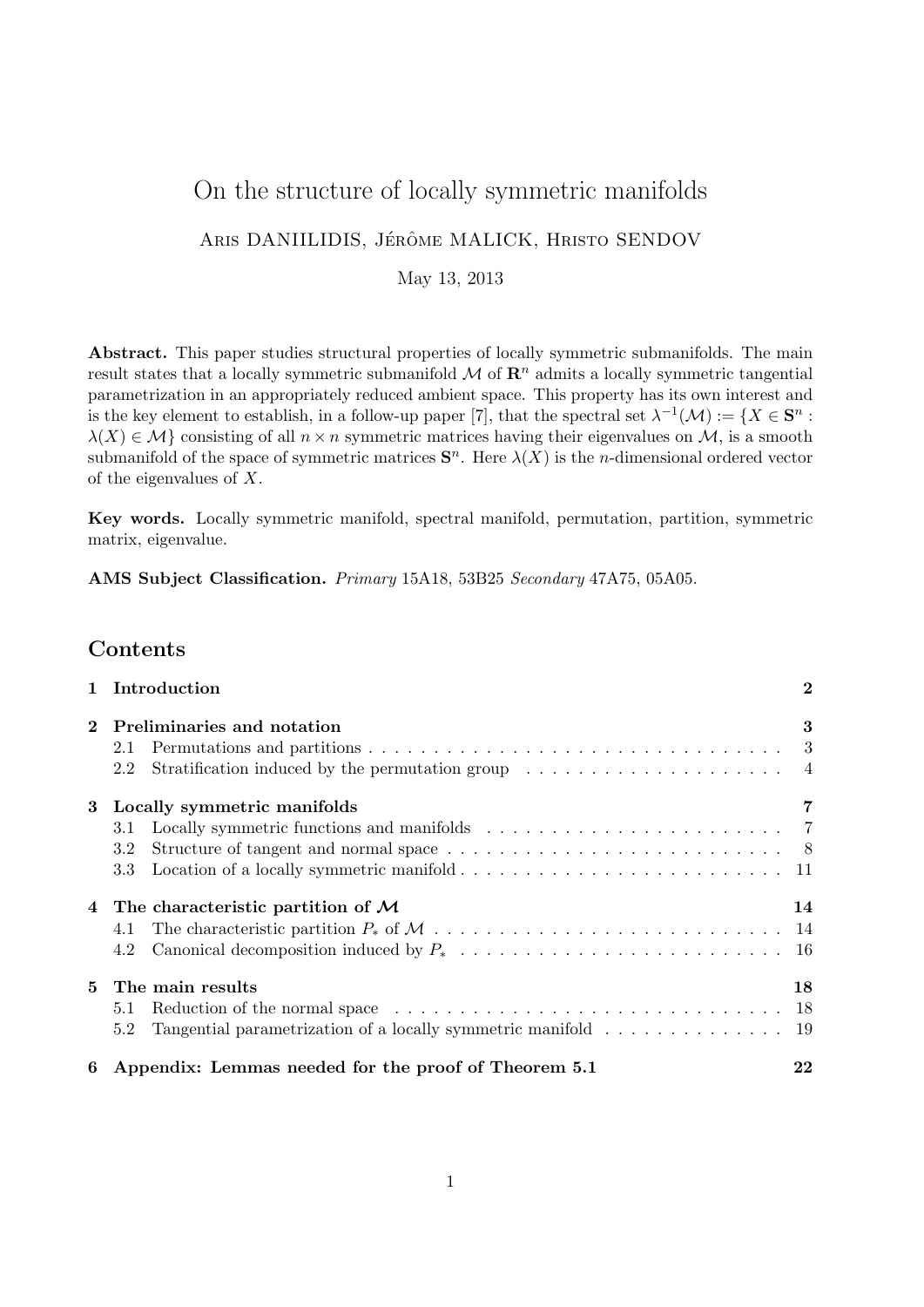### 1 Introduction

Investigation of rotational manifolds is a classical subject in Mathematical Analysis. For example, given a graph of a smooth function  $f : \mathbf{R} \to \mathbf{R}$  one may easily come up with necessary and sufficient conditions so that when the graph of f is rotated around the y-axis, the resulting set is a smooth manifold. It is clear that this depends on the way the graph of  $f$  intersects the y-axis. For instance, if the graph of  $f$  does not touch the y-axis at all, then it is straightforward to see that the rotational set is a manifold. On the contrary, if the graph of f touches the  $y$ -axis, then a symmetry with respect to the y-axis is required, together with the condition  $f'(0) = 0$ . In fact, providing f is smooth, it follows readily that only the portion of the graph of f that is in the non-negative orthant  $\mathbb{R}_+^2$  is important, in order to determine whether or not the rotational set is smooth. Guiding by the above intuition, our goal hereby is to investigate higher-dimensional rotational manifolds. In the sequel, we introduce the relevant notation and definitions.

Let  $\mathbf{R}_{\geq}^n$  stand for the closed convex cone of all vectors  $x \in \mathbf{R}^n$  with  $x_1 \geq x_2 \geq \cdots \geq x_n$ . Denoting  $\overline{b}y$  S<sup>n</sup> the Euclidean space of  $n \times n$  symmetric matrices with inner product  $\langle X, Y \rangle =$ tr  $(XY)$ , we consider the *spectral mapping*  $\lambda$ , that is, a function from the space  $S^n$  to  $\mathbb{R}^n$ , which associates to  $X \in \mathbf{S}^n$  the vector  $\lambda(X) = (\lambda_1(X), \ldots, \lambda_n(X)) \in \mathbf{R}^n_{\geq}$  of its eigenvalues counted with multiplicities and ordered in a non-increasing way:

$$
\lambda_1(X) \geq \lambda_2(X) \geq \cdots \geq \lambda_n(X).
$$

Given a set  $\mathcal{M} \subset \mathbb{R}^n$  we are seeking for conditions on  $\mathcal{M}$  ensuring that the pre-image

$$
\lambda^{-1}(\mathcal{M}) := \{ X \in \mathbf{S}^n : \lambda(X) \in \mathcal{M} \}
$$

is a smooth manifold. Naturally, we need to require that  $\mathcal{M} \cap \mathbb{R}^n \neq \emptyset$ , or equivalently, that the pre-image  $\lambda^{-1}(\mathcal{M})$  is empty. Furthermore, observe that

$$
\lambda^{-1}(\mathcal{M}) = \bigcup_{x \in \mathcal{M}} \left\{ U^{\top}(\text{Diag}(x)) U : U \in \mathbf{O}^n \right\},\
$$

where  $\mathbf{O}^n$  is the group of  $n \times n$  orthogonal matrices and  $\text{Diag}(x)$  stands for the diagonal matrix with vector x on the diagonal. It follows that  $\lambda^{-1}(\mathcal{M})$  is invariant under the action of the orthogonal group  $\mathbf{O}^n$ . Since the norm in  $\mathbf{S}^n$  is orthogonally invariant, we have

$$
||U^{\top}XU - \alpha I_n|| = ||X - \alpha I_n||
$$

for any real number  $\alpha \in \mathbf{R}$  and any  $U \in \mathbf{O}^n$  where  $I_n$  denotes the identity  $n \times n$  matrix. In this sense,  $\lambda^{-1}(\mathcal{M})$  can be seen as a rotational set. In the sequel we shall refer to it as spectral set, in accordance with the terminology of [2, Section 5.2] as well as of the previous works [10], [5] and [5].

In a long (unpublished) note [6], we proved that if M is a locally symmetric  $C^k$  submanifold of  $\mathbb{R}^n$  of dimension d, then the spectral set  $\lambda^{-1}(\mathcal{M})$  is a  $C^k$  submanifold of  $\mathbf{S}^n$ . We refer to Definition 3.6 for the terminology of locally symmetric set. Here  $k$  may take any value in the set  $\{2,3,\ldots,\infty,\omega\}$  (C<sup> $\omega$ </sup> stands for real-analytic). The proof turns out to be technical and almost impossible to follow. Simplifying and clarifying that proof, as well as providing the required intuition for the comprehension of the result is now carried into two parts.

The first part, represented by the current paper, deals with a structural property of  $\mathcal M$  stemming from the fact that it is a locally symmetric manifold. This property, established in Subsection 5.2 will be exploited in the subsequent paper [7], in order to establish that the spectral set  $\lambda^{-1}(\mathcal{M})$ is a  $C^k$  submanifold of  $S^n$ , for the case  $k \in \{2,\ldots,\infty,\omega\}$ . Moreover, an explicit formula for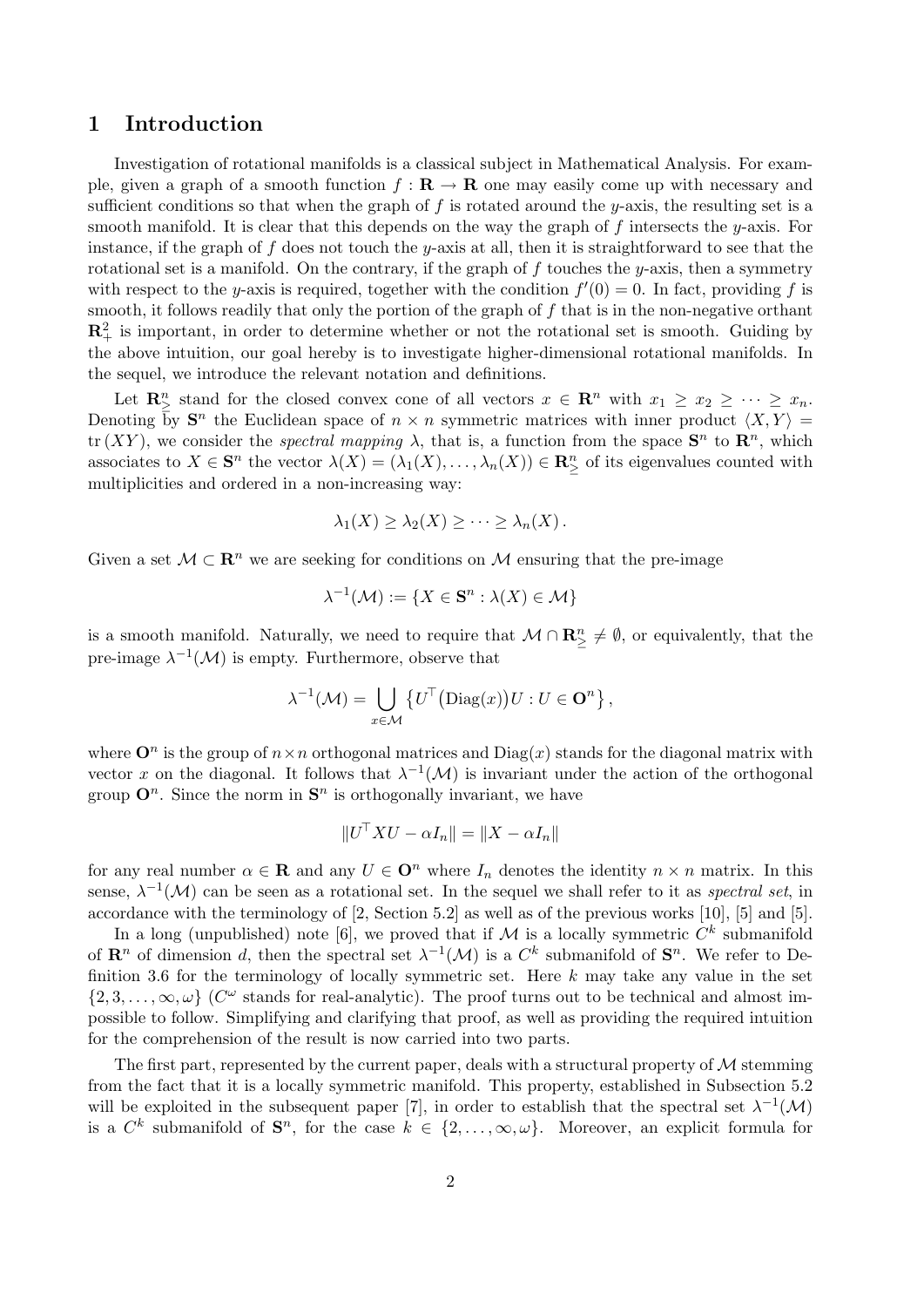the dimension of  $\lambda^{-1}(\mathcal{M})$  in terms of d and the characteristic partition of M (see Definition 4.3) naturally arises.

Let us finally mention that the particular case of the lift  $\lambda^{-1}(\mathcal{M})$  of a locally symmetric  $C^{\infty}$ manifold  $M$  is recovered in a recent work [4] through an indirect technique based on metric projections. This technique though, is specific for the case  $k = \infty$ , and moreover, it does not provide any information on the dimension of the spectral manifold  $\lambda^{-1}(\mathcal{M})$ .

# 2 Preliminaries and notation

This section gathers several basic results about permutations that are used extensively later. In particular, after defining order relations on the group of permutations in Subsection 2.1 and the associated stratification of  $\mathbb{R}^n$  in Subsection 2.2, we introduce the subgroup of permutations that preserve balls centered at a given point.

#### 2.1 Permutations and partitions

A partition  $P$  of a finite set  $N$  is a collection of non-empty, pairwise disjoint subsets of  $N$  whose union is N. The elements of a partition are sometimes called *blocks*. The partition  $\{\{i\} : i \in N\}$ is denoted by id<sub>N</sub>. The set of all partitions of N is denoted by  $\Pi_N$ . The symbol  $\mathbb{R}^N$  denotes the set of all functions from N to **R**. Define the set  $\mathbb{N}_n := \{1, \ldots, n\}$ . When  $N = \mathbb{N}_n$ , we simply write  $\Pi_n$ , id<sub>n</sub>, and  $\mathbf{R}^n$ .

**Definition 2.1** (Defining an order on the partitions). Given two partitions P and P' of  $\mathbb{N}_n$  we say that P' is a refinement of P, written  $P \leq P'$ , if every set in P is a (disjoint) union of sets from P'. We say that P' is a *strict refinement* of P, written  $P \prec P'$ , if P' is a refinement of P and a set in  $P$  is a (disjoint) union of at least two sets from  $P'$ .

Clearly, if  $P \leq P'$  and  $P' \leq P$ , then  $P = P'$ . Observe that this partial order is a lattice. For any partitions P and P' denote by  $P \wedge P'$  the *infimum* and by  $P \vee P'$  the *supremum* of P and P'.

**Definition 2.2** (Block-size type of a partition). Two partitions P and P' of  $\mathbb{N}_n$  are said to be of the same block-size type, whenever the set of cardinalities, counting repetitions, of the sets in the partitions are in a one-to-one correspondence.

Notice that if  $P$  and  $P'$  are of the same block-size type, then they are either equal or noncomparable. The following simple examples illustrate the notions introduced.

- **Example 2.3.** (i) The partitions of  $\mathbb{N}_3$  that are larger than or equal to  $\{1, 2, 3\}$  are  $\{\{1, 2, 3\}\}$ ,  $\{\{1, 2\}, \{3\}\}, \{\{1, 3\}, \{2\}\}, \{\{2, 3\}, \{1\}\}, \text{ and } \{\{1\}, \{2\}, \{3\}\}.$ 
	- (ii) The partitions  $\{\{1, 2, 3\}, \{4\}, \{5, 6\}, \{7\}, \{8, 9\}\}\$  and  $\{\{1\}, \{2\}, \{3, 6\}, \{4, 8\}, \{5, 7, 9\}\}\$  of  $\mathbb{N}_9$ have the same block-size type. They are not comparable.
- (iii) The minimum element of  $\mathbb{N}_n$  under the order relation is the partition  $\{\mathbb{N}_n\}$ . The maximum element of  $\mathbb{N}_n$  under the order relation is the partition  $id_n$ .

In Subsection 3.3 we will introduce a subtle refinement of the partial order relation, which will be of crucial importance for the development.

Denote by  $\Sigma^n$  the group of permutations over  $\mathbb{N}_n := \{1, \ldots, n\}$ . This group has a natural action on  $\mathbf{R}^n$  defined for  $x = (x_1, \ldots, x_n)$  by

$$
\sigma x := (x_{\sigma^{-1}(1)}, \dots, x_{\sigma^{-1}(n)}). \tag{2.1}
$$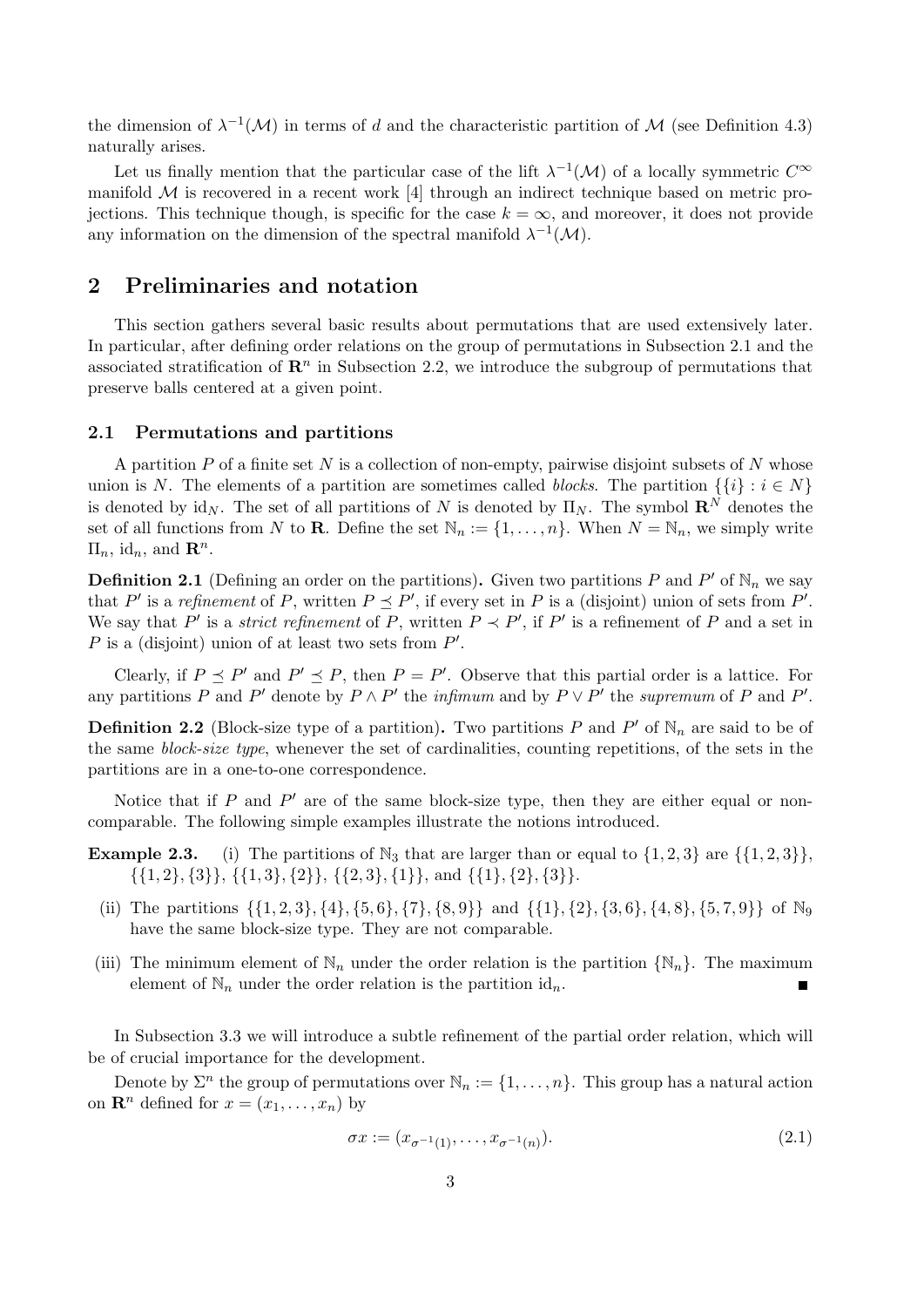The group  $\Sigma^n$  has a natural action on  $\Pi_n$ . For a partition  $P = \{I_1, \ldots, I_m\}$  and  $\sigma \in \Sigma^n$  define the partition

$$
\sigma P := \{ \{\sigma(i) : i \in I_k \} : k = 1, \dots, m \}.
$$
\n(2.2)

A cycle of length  $k \in \mathbb{N}_n$  of a permutation  $\sigma \in \Sigma^n$  is a collection of k distinct elements  $i_1, \ldots, i_k$ in  $\mathbb{N}_n$  such that  $\sigma(i_j) = i_{j+1 \pmod{k}}$ . We represent such a cycle by  $(i_1, \ldots, i_k)$ . It is convenient to think of a cycle  $(i_1, \ldots, i_k)$  of length k as a permutation on  $\mathbb{N}_n$  fixing any other element of  $\mathbb{N}_n$ . It is well-known that every permutation on  $\mathbb{N}_n$  has a cyclic decomposition: that is, every permutation  $\sigma \in \Sigma^n$  can be represented (in a unique way up to reordering) as a composition of disjoint cycles

$$
\sigma = \sigma_1 \circ \cdots \circ \sigma_m
$$
, where the  $\sigma_i$ 's are cycles.

Every permutation  $\sigma \in \Sigma^n$  induces a partition  $P_{\sigma}$  on  $\mathbb{N}_n$ . Fix the order of the cycles in the cycle decomposition of  $\sigma$  and let  $I_k$  be the set of elements in the k-th cycle, for  $k = 1, \ldots, m$ . The obtained correspondence from the set of permutations  $\Sigma<sup>n</sup>$  to the set of partitions of  $\mathbb{N}<sub>n</sub>$  is not one-to-one but it is onto. Analogously, the partition induced by  $x \in \mathbb{R}^n$ , denoted by  $P_x$ , is defined by the indexes of the equal coordinates of x. More precisely, for  $i, j \in \mathbb{N}_n$  we have:

$$
i, j
$$
 are in the same subset of  $P_x \iff x_i = x_j.$  (2.3)

Notice that  $\sigma P_x = P_x$  if and only if  $\sigma x = x$ . For a vector  $x \in \mathbb{R}^n$  and a partition  $P \in \Pi_n$  define the subgroups of permutations

$$
\Sigma_P^n := \{ \sigma \in \Sigma^n : \sigma P = P \},
$$
  

$$
\Sigma_x^n := \{ \sigma \in \Sigma^n : \sigma x = x \}.
$$

It is easy to see that we have the following relationships:

- (P1) For any  $x \in \mathbb{R}^n$ , we have  $\Sigma_x^n = \Sigma_{P_x}^n$ ;
- (P2)  $\sigma \in \Sigma_P^n$  if and only if  $P_{\sigma} \succeq P$ ;
- (P3)  $\sigma \in \Sigma_x^n$  if and only if  $P_{\sigma} \succeq P_x$ .

Notice that if  $P = \{I_1, ..., I_m\}$ , then  $|\sum_{P}^{n}| = |I_1|! \cdots |I_m|!$ .

### 2.2 Stratification induced by the permutation group

In this section, we introduce a stratification of  $\mathbb{R}^n$  associated with the set of partitions of  $\mathbb{N}_n$ . Given a partition P of  $\mathbb{N}_n$ , define the subset  $\Delta_P$  of  $\mathbb{R}^n$  by

$$
\Delta_P := \{ x \in \mathbf{R}^n : P_x = P \}. \tag{2.4}
$$

In other words, if  $P = \{I_1, \ldots, I_m\}$ , we have the representation

$$
\Delta_P = \{ x \in \mathbf{R}^n : x_i = x_j \iff \exists \, k \in \mathbb{N}_m \text{ with } i, j \in I_k \}.
$$

Obviously  $\Delta_P$  is an affine manifold, not connected in general. Note also that its orthogonal and bi-orthogonal spaces have the following expressions, respectively,

$$
\Delta_P^{\perp} = \left\{ x \in \mathbf{R}^n : \sum_{j \in I_i} x_j = 0, \text{ for } i \in \mathbb{N}_m \right\},\tag{2.5}
$$

$$
\Delta_P^{\perp \perp} = \{ x \in \mathbf{R}^n : x_i = x_j \text{ for any } i, j \in I_k, k \in \mathbb{N}_m \}. \tag{2.6}
$$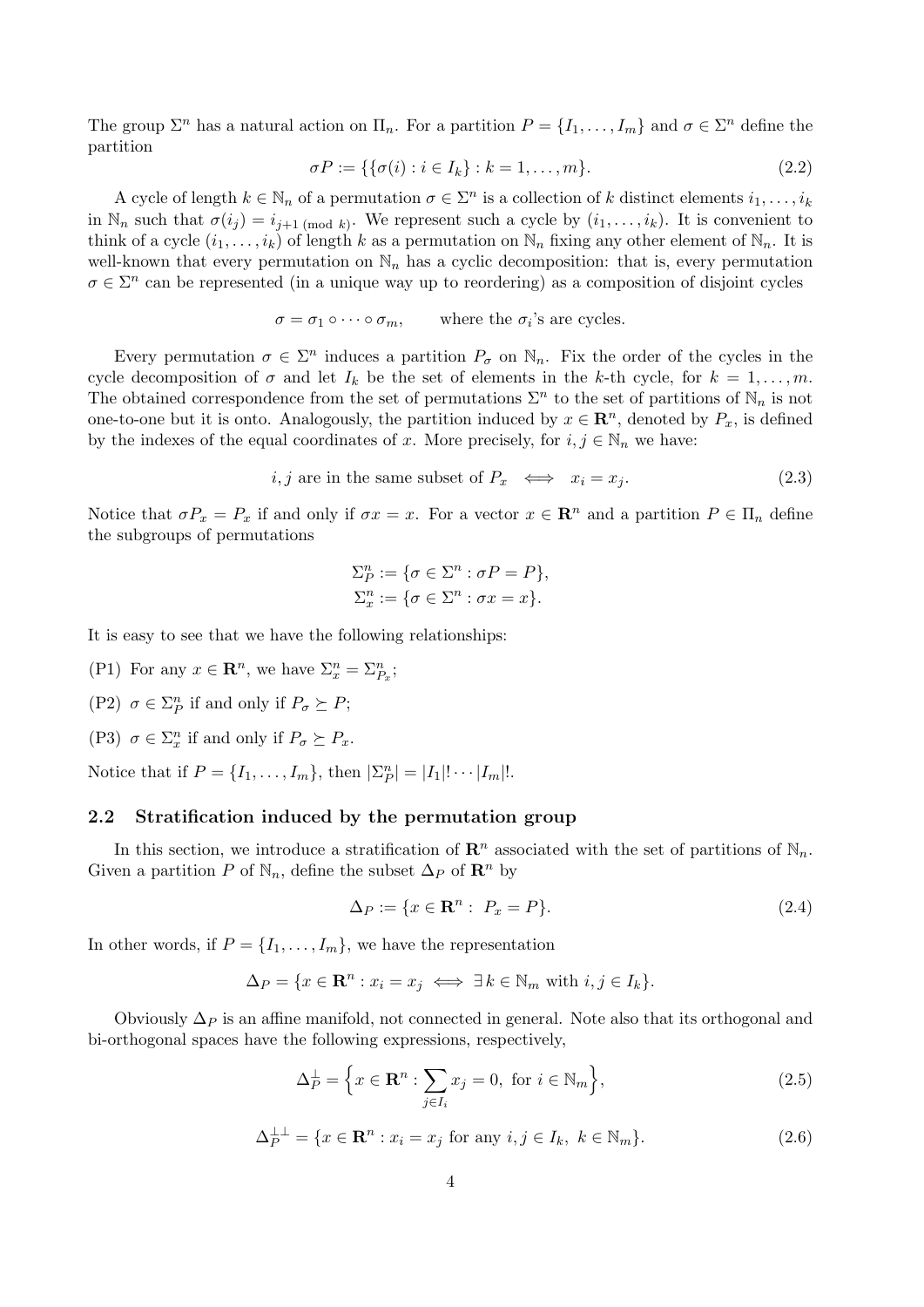Note that  $\Delta_P^{\perp \perp} = \overline{\Delta_P}$ , where the latter set is the closure of  $\Delta_P$ . Thus,  $\Delta_P^{\perp}$  is a vector space of dimension  $n - m$  while  $\Delta_P^{\perp \perp}$  is a vector space of dimension m. For example,  $\Delta_{\text{id}_n}^{\perp} = \{0\}$  and  $\Delta_{\text{id}_n}^{\perp\perp} = \mathbf{R}^n$ . We show now, among other things, that  $\{\Delta_P : P \in \Pi_n\}$  is a *stratification* of  $\mathbf{R}^n$ , that is, a collection of disjoint smooth submanifolds of  $\mathbb{R}^n$  with union  $\mathbb{R}^n$  that fit together in a regular way. In this case, the submanifolds in the stratification are affine.

**Proposition 2.4** (Properties of  $\Delta_P$ ). Let  $x \in \mathbb{R}^n$ , let  $\sigma \in \Sigma^n$ , and let  $P, P' \in \Pi_n$ . Then

- (1)  $x \in \Delta_P^{\perp \perp}$  if and only if  $P_x \preceq P$ ;
- (2)  $P' \preceq P$  if and only if  $\Delta_{P'} \subset \Delta_P^{\perp \perp}$ ;
- (3) The sets  $\Delta_P$  and  $\Delta_{P'}$  are disjoint for  $P \neq P'$ ;
- (4)  $\Delta_P^{\perp\perp} = \bigcup_{P'\preceq P} \Delta_{P'};$
- (5)  $\Delta_P^{\perp\perp} \cap \Delta_{P'}^{\perp\perp} = \Delta_{P\wedge P'}^{\perp\perp}$ ;
- (6)  $\sigma \Delta_P = \Delta_{\sigma P}$ .

**Proof.** Assertions  $(1), (2), (3)$  and  $(4)$  are straightforward. To show assertion  $(5)$ , let first  $x \in \mathbb{R}$  $\Delta_P^{\perp\perp} \cap \Delta_{P'}^{\perp\perp}$ . Then, in view of (4), there exist  $P_1 \preceq P$  and  $P_2 \preceq P'$  such that  $x \in \Delta_{P_1} \cap \Delta_{P_2}$ . Thus, by (3),  $P_1 = P_2$  and by (2) they are both smaller than or equal to  $P \wedge P'$ . Thus,  $x \in \Delta_{P \wedge P'}^{\perp \perp}$ showing that  $\Delta_P^{\perp\perp} \cap \Delta_{P'}^{\perp\perp} \subseteq \Delta_{P\wedge P'}^{\perp\perp}$ . Let now  $x \in \Delta_{P\wedge P'}^{\perp\perp}$ . Then, for some  $P_1 \preceq P \wedge P'$  we have  $x \in \Delta_{P_1}$ . Since  $P_1 \preceq P$  and  $P_1 \preceq P'$  the inverse inclusion follows from (4).

To prove (6) observe that  $x \in \sigma \Delta_P$  if and only if  $\sigma^{-1} x \in \Delta_P$ . The latter happens if and only if for all  $i, j \in \mathbb{N}_n$  one has  $(\sigma^{-1}x)_i = (\sigma^{-1}x)_j$  precisely when  $i, j$  belong to the same block of P. By (2.1), this is equivalent to  $x_{\sigma(i)} = x_{\sigma(j)}$  precisely when i, j belong to the same block of P. The latter is equivalent to  $x \in \Delta_{\sigma P}$ .

In particular, it follows from Proposition 2.4 that for every  $P, P' \in \Pi_n$ , if  $\Delta_{P'} \cap \overline{\Delta_P} \neq \emptyset$ , then  $P' \preceq P$  and either  $\Delta_{P'} = \Delta_P$  or  $\Delta_{P'} \subset \overline{\Delta_P} \setminus \Delta_P$ . This yields the following result.

Corollary 2.5 (Stratification). The collection  $\{\Delta_P : P \in \Pi_n\}$  is an affine stratification of  $\mathbb{R}^n$ .

**Example 2.6** (Stratification in  $\mathbb{R}^2$  and  $\mathbb{R}^3$ ). When  $n = 2$ , there are two partitions of  $\mathbb{N}_2$ :  $P_1$  $\{\{1,2\}\}\$ and  $P_2 = \{\{1\},\{2\}\}\$ . Thus,  $\mathbb{R}^2 = \Delta_{P_1} \cup \Delta_{P_2}$  with the union being disjoint, where  $\Delta_{P_1} = \{(x, y) \in \mathbb{R}^2 : x = y\}$  and  $\Delta_{P_2} = \{(x, y) \in \mathbb{R}^2 : x \neq y\}.$ 

When  $n = 3$ , there are five partitions of  $\mathbb{N}_3$ :  $P_1 = \{\{1,2,3\}\}, P_2 = \{\{1,2\},\{3\}\}, P_3 =$  $\{\{1\},\{2,3\}\}\$ ,  $P_4 = \{\{1,3\},\{2\}\}\$  and  $P_5 = \{\{1\},\{2\},\{3\}\}\$ . Thus,  $\mathbb{R}^3 = \bigcup_{k=1}^5 \Delta_{P_{k_k}}$  with the union being disjoint, where  $\Delta_{P_1} = \{ (x, y, z) \in \mathbb{R}^3 : x = y = z \}, \Delta_{P_2} = \{ (x, y, z) \in \mathbb{R}^3 : x = y \neq z \},\$  $\Delta_{P_3} = \{(x, y, z) \in \mathbb{R}^3 : x \neq y = z\}, \, \Delta_{P_4} = \{(x, y, z) \in \mathbb{R}^3 : x = z \neq y\}, \, \text{and } \Delta_{P_5} = \{(x, y, z) \in \mathbb{R}^3 : x = z \neq y\}$  $\mathbf{R}^3$ :  $x \neq y \neq z \neq x$ . This case is illustrated on Figure 1.

The next lemma shows that the permutations in  $\Sigma_x^n$  are those preserving balls centered at x. In words, if  $\sigma \in \Sigma_x^n$ , then  $\sigma$  preserves all the balls centered at x; and this property characterizes those permutations. Denote by  $B(x, \delta)$  the open ball centered at x with radius  $\delta$ .

**Lemma 2.7** (Local invariance and ball preservation). For any  $x \in \mathbb{R}^n$ , we have the dichotomy:

- (i)  $\sigma \in \Sigma_x^n \iff \forall \delta > 0 : \sigma B(x, \delta) = B(x, \delta);$
- (ii)  $\sigma \notin \Sigma_x^n \iff \exists \delta > 0 : \sigma B(x, \delta) \cap B(x, \delta) = \emptyset.$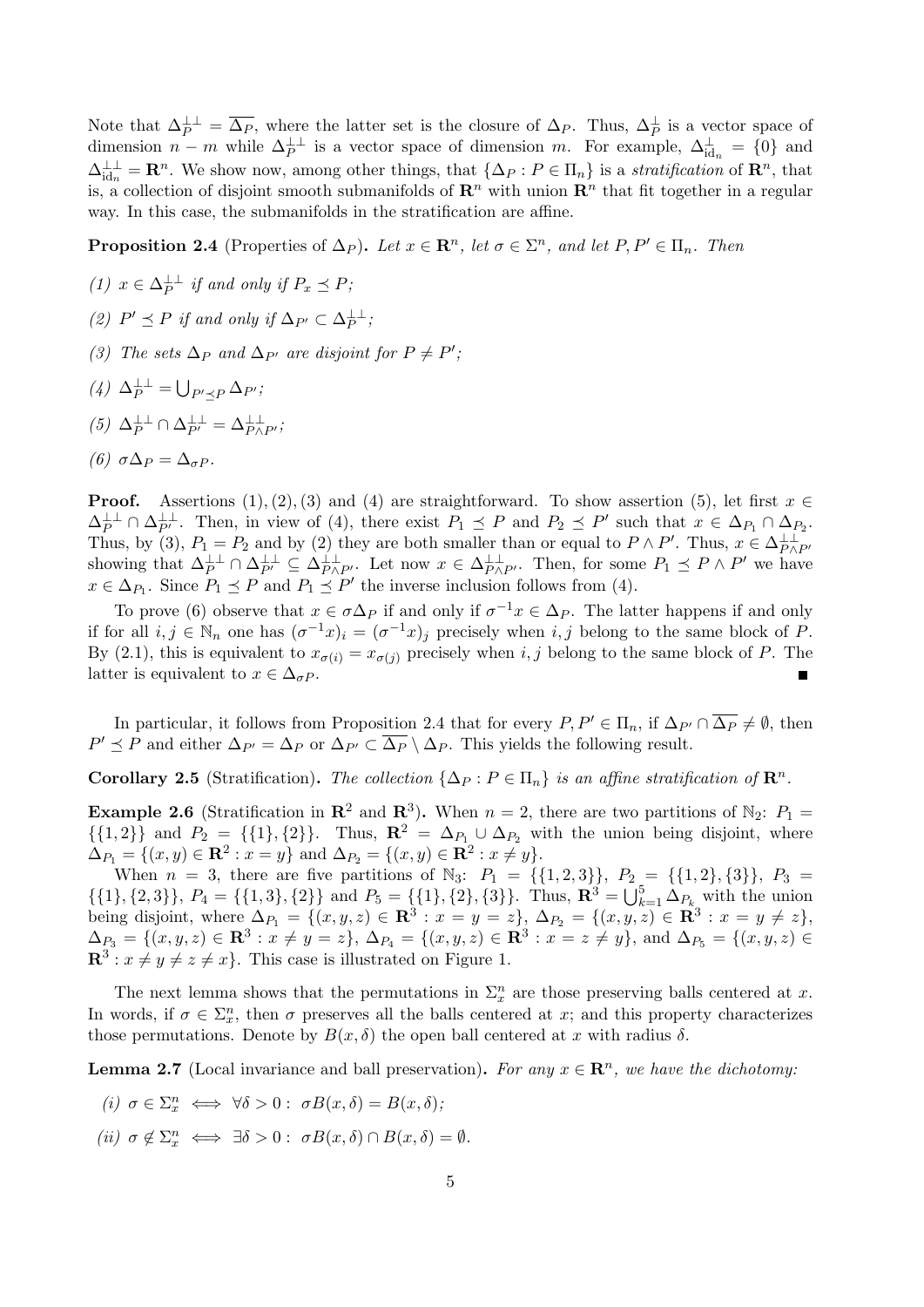

Figure 1: The stratification of  $\mathbb{R}^3$ 

**Proof.** Implication  $\Leftarrow$  of (i) follows by taking  $\delta \to 0$ . Implication  $\Rightarrow$  of (i) comes from the symmetry of the norm which for any  $y \in \mathbb{R}^n$  yields  $||y - x|| = ||\sigma y - \sigma x|| = ||\sigma y - x||$ . To prove (*ii*), just consider  $\delta = ||x - \sigma x||/3$  and note that  $\delta > 0$  whenever  $\sigma \notin \Sigma_x^n$ . Now, for any  $y \in B(x, \delta)$ , we have

$$
||x - \sigma y|| \ge |||x - \sigma x|| - ||\sigma x - \sigma y|| = ||x - \sigma x|| - ||x - y|| \ge 2\delta.
$$

This concludes the proof.

The next corollary goes a bit further by saying that the preservation of only one ball, with a sufficiently small radius, also characterizes  $\Sigma_x^n$ .

**Corollary 2.8** (Invariance of one ball). For every  $x \in \mathbb{R}^n$  there exists  $r > 0$  such that:

$$
\sigma \in \Sigma_x^n \iff \sigma B(x, r) = B(x, r) \qquad \text{and} \qquad \sigma \notin \Sigma_x^n \iff \sigma B(x, r) \cap B(x, r) = \emptyset.
$$

**Proof.** For any  $\sigma \notin \Sigma_x^n$ , the proof of Lemma 2.7 part *(ii)* gives a radius, that we denote here by  $\delta_{\sigma} > 0$ , such that  $\sigma B(x, \delta_{\sigma}) \cap B(x, \delta_{\sigma}) = \emptyset$ . Note also that for all  $\delta \leq \delta_{\sigma}$ , there still holds  $\sigma B(x,\delta) \cap B(x,\delta) = \emptyset$ . Set now

$$
r = \min \{\delta_\sigma: \ \sigma \notin \Sigma_x^n\} > 0.
$$

Thus,  $\sigma B(x,r) \cap B(x,r) = \emptyset$  for all  $\sigma \notin \Sigma_{x}^{n}$ . This yields that if a permutation preserves the ball  $B(x, r)$ , then it lies in  $\Sigma_x^n$ . The converse comes from Lemma 2.7.

It is useful to express the orthogonal projection of a point onto a given stratum. One can state the following result.

**Lemma 2.9** (Projection onto  $\Delta_P^{\perp\perp}$ ). For any  $P \in \Pi_n$  and  $x \in \mathbb{R}^n$  we have

$$
\operatorname{Proj}_{\Delta_P^{\perp\perp}}(x) = \frac{1}{|\Sigma_P^n|} \sum_{\sigma \in \Sigma_P^n} \sigma x. \tag{2.7}
$$

 $\blacksquare$ 

**Proof.** Letting  $P = \{I_1, \ldots, I_m\}$ , it is easy to see that

$$
y = \text{Proj}_{\Delta_P^{\perp \perp}}(x) \iff y_\ell = \frac{1}{|I_i|} \sum_{j \in I_i} x_j \quad \text{for all} \ \ell \in I_i \text{ with } i \in \mathbb{N}_m. \tag{2.8}
$$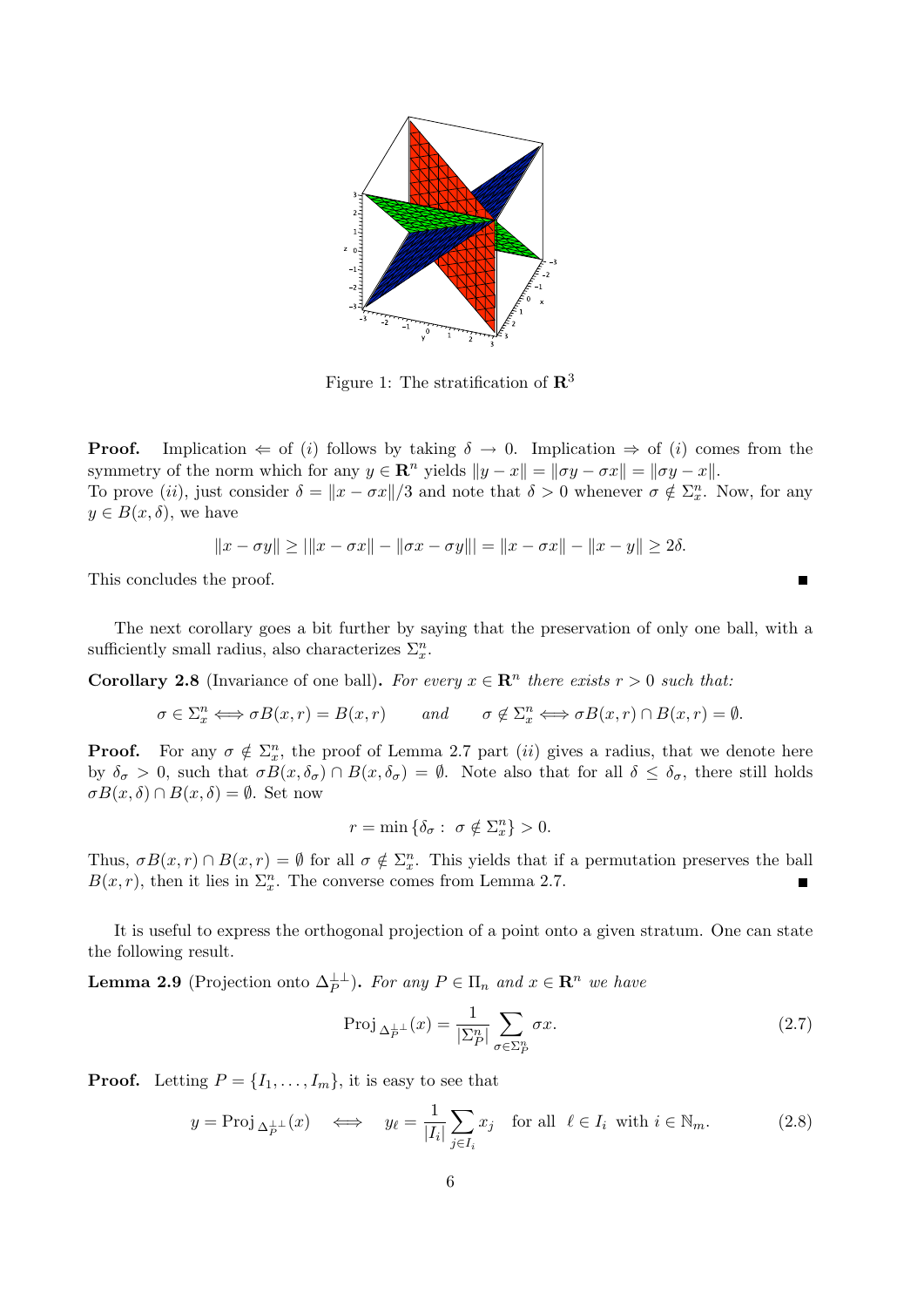Note in passing that if the numbers  $\left(\sum_{j\in I_i} x_j\right)/|I_i|$ , for  $i \in \mathbb{N}_m$ , are distinct, then this equality also provides the projection of x onto the (non-closed) set  $\Delta_P$ .

For every  $j, \ell \in I_i$ , the coordinate  $x_j$  is repeated  $|\Sigma_P^n|/|I_i|$  times in the sum  $(\sum_{\sigma \in \Sigma_P^n} \sigma x)_{\ell}$ . Equation (2.8) yields the result.

**Corollary 2.10** (Active strata around x). For any  $x \in \mathbb{R}^n$  there is a  $\delta > 0$  such that the ball  $B(x, \delta)$  intersects only strata  $\Delta_P$  with  $P \succeq P_x$ .

**Proof.** Formula (2.8), applied to  $P_x$ , shows that if  $P \prec P_x$  or if P is not comparable to  $P_x$  then Proj  $\Delta_P^{\perp\perp}(x) \neq x$ . Take  $\delta$  to be smaller than the distance from x to  $\Delta_P^{\perp\perp}$  for any such P. This ensures that  $B(x, \delta)$  intersects only strata  $\Delta_P$  with  $P \succeq P_x$ .

# 3 Locally symmetric manifolds

In this section we introduce and study the notion of locally symmetric manifolds. The elementary properties of the tangent and the normal spaces of such manifolds are discussed in Subsection 3.2. In Subsection 3.3, we specify the location of the manifold with respect to the stratification, see Corollary 3.17.

#### 3.1 Locally symmetric functions and manifolds

Let us start by refining the notion of symmetric function employed in previous works (see [10], [5] for example).

**Definition 3.1** (Locally symmetric function). A function  $f: \mathbb{R}^n \to \mathbb{R}$  is called *locally symmetric* around a point  $x \in \mathbb{R}^n$  if for any y close to x

$$
f(\sigma y) = f(y)
$$
 for all  $\sigma \in \Sigma_x^n$ .

Naturally, a vector-valued function  $g: \mathbb{R}^n \to \mathbb{R}^p$  is called *locally symmetric* around x if each component function  $g_i: \mathbf{R}^n \to \mathbf{R}$  is locally symmetric, for  $i = 1, \ldots, p$ .

In view of Lemma 2.7 and its corollary, locally symmetric functions are those which are symmetric on an open ball centered at x, with respect to all permutations that preserve x. Before giving the definition of a locally symmetric manifold, let us recall the definition of a submanifold.

**Definition 3.2** (Submanifold of  $\mathbf{R}^n$ ). A nonempty set  $\mathcal{M} \subset \mathbf{R}^n$  is a  $C^k$  submanifold of dimension d (with  $d \in \{0, \ldots, n\}$  and  $k \in \mathbb{N} \cup \{\omega\}$ ) if for every  $x \in \mathcal{M}$ , there is a neighborhood  $U \subset \mathbb{R}^n$ of x and  $C^k$  function  $\varphi: U \to \mathbf{R}^{n-d}$  with Jacobian matrix  $J\varphi(x)$  of full rank, and such that  $y \in \mathcal{M} \cap U \Leftrightarrow \varphi(y) = 0$ . The map  $\varphi$  is called *local equation* of M around x.

**Remark 3.3** (Open subset). Every (nonempty) open subset of  $\mathbb{R}^n$  is trivially a  $C^k$ -submanifold of  $\mathbf{R}^n$  (for any k) of dimension  $d = n$ .

**Definition 3.4** (Locally symmetric sets). Let M be a subset of  $\mathbb{R}^n$ . The set M is called *strongly locally symmetric* if  $\mathcal{M} \cap \mathbb{R}^n_{\geq} \neq \emptyset$  and

$$
\sigma \mathcal{M} = \mathcal{M}
$$
, for all  $x \in \mathcal{M}$  and all  $\sigma \in \Sigma_x^n$ .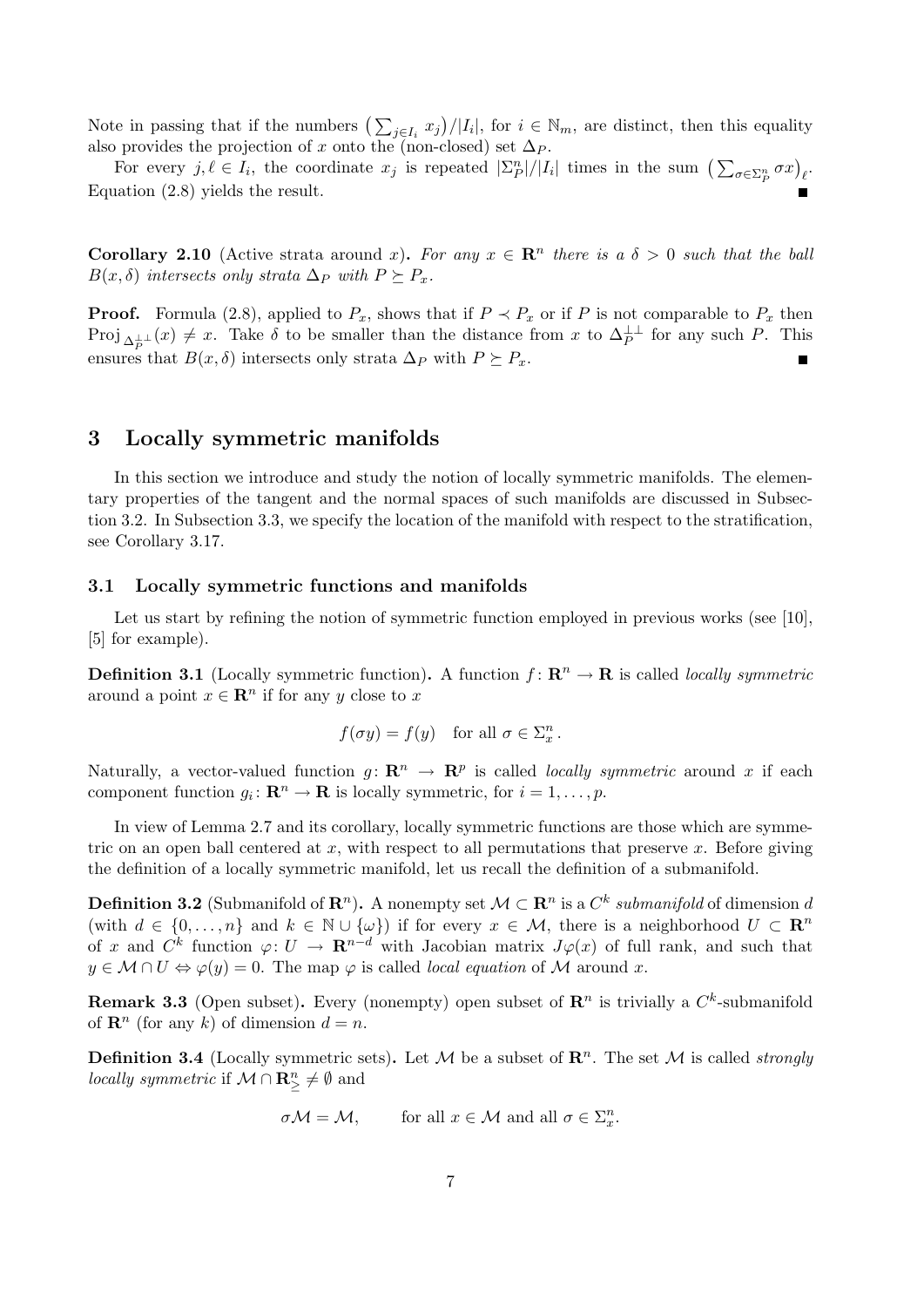The set M is called *locally symmetric* if for every  $x \in M$  there is a  $\delta > 0$  such that  $M \cap B(x, \delta)$  is a strongly locally symmetric set. In other words, for every  $x \in \mathcal{M}$  there is a  $\delta > 0$  such that

$$
\sigma(\mathcal{M} \cap B(x,\delta)) = \mathcal{M} \cap B(x,\delta) \qquad \text{for all } y \in \mathcal{M} \cap B(x,\delta) \text{ and all } \sigma \in \Sigma_y^n. \tag{3.1}
$$

In this case, observe that  $M \cap B(x, \rho)$  for  $\rho \leq \delta$  is a strongly locally symmetric set as well (as an easy consequence of Lemma 2.7).

**Example 3.5** (Trivial examples). Obviously the whole space  $\mathbb{R}^n$  is (strongly locally) symmetric. It is also easily seen from the definition that any stratum  $\Delta_P$  is a strongly locally symmetric affine manifold. If  $x \in \Delta_P$  and the ball  $B(x, \delta)$  is small enough so that it intersects only strata  $\Delta_{P'}$  with  $P' \succeq P$ , then  $B(x, \delta)$  is strongly locally symmetric. П

**Definition 3.6** (Locally symmetric manifold). A subset M of  $\mathbb{R}^n$  is said to be a *(strongly) locally* symmetric manifold if it is both a connected submanifold of  $\mathbb{R}^n$  without boundary and a (strongly) locally symmetric set.

### 3.2 Structure of tangent and normal space

Denote by  $\mathbb{R}^n_{\geq}$  the closed convex cone of all vectors  $x \in \mathbb{R}^n$  with  $x_1 \geq x_2 \geq \cdots \geq x_n$ . For the rest of this work, we assume the following:

M is a locally symmetric,  $C^k$  submanifold of  $\mathbf{R}^n$  of dimension  $d$  such that  $\mathcal{M} \cap \mathbf{R}^n_\geq \neq \emptyset$ ,

where  $k \in \{2, ..., \infty, \omega\}$  (C<sup> $\omega$ </sup> stands for real analytic).

The condition  $\mathcal{M} \cap \mathbb{R}^n_{\geq} \neq \emptyset$  may appear weird at a first glance. But recall that our long term goal is to show that the spectral (rotational) set  $\lambda^{-1}(\mathcal{M})$  is a manifold. Since the coordinates of the eigenvalue map  $\lambda$  are ordered in a non-increasing way, the set  $\lambda^{-1}(\mathcal{M})$  is empty unless  $\mathcal{M} \cap \mathbb{R}_{\geq}^n \neq \emptyset$ . This condition also has implications for the characteristic partition, defined in Section 4, see Theorem 4.8.

Let us now denote by  $T_{\mathcal{M}}(x)$  and  $N_{\mathcal{M}}(x)$  the tangent and normal space at  $x \in \mathcal{M}$ , respectively. In this subsection, we derive several natural properties for these two spaces, stemming from the symmetry of M. The next lemma ensures that the tangent and normal spaces at  $\bar{x} \in \mathcal{M}$  inherit the local symmetry of M.

**Lemma 3.7** (Local symmetry of  $T_M(x)$ ,  $N_M(x)$ ). If  $x \in M$  then

$$
(i)\ \ \sigma T_{\mathcal{M}}(x)=T_{\mathcal{M}}(x)\ \ for\ all\ \sigma\in\Sigma_x^n;
$$

(*ii*)  $\sigma N_{\mathcal{M}}(x) = N_{\mathcal{M}}(x)$  for all  $\sigma \in \Sigma_x^n$ .

**Proof.** Assertion (i) follows directly from the definitions since the elements of  $T_M(x)$  can be viewed as the differentials at x of smooth paths on  $M$  through x. Assertion (ii) stems from the fact that  $\Sigma_x^n$  is a group, as follows: for any  $w \in T_{\mathcal{M}}(x)$ ,  $v \in N_{\mathcal{M}}(x)$ , and  $\sigma \in \Sigma_x^n$  we have  $\sigma^{-1}w \in T_{\mathcal{M}}(x)$  and  $\langle \sigma v, w \rangle = \langle v, \sigma^{-1} w \rangle = 0$ , showing that  $\sigma v \in [T_{\mathcal{M}}(x)]^{\perp} = N_{\mathcal{M}}(x)$ .

Given a set  $S \subset \mathbb{R}^n$ , denote by  $dist_S(x) := \inf_{s \in S} ||x - s||$  the distance of  $x \in \mathbb{R}^n$  to S.

**Proposition 3.8** (Local invariance of the distance). If  $x \in \mathcal{M}$ , then

$$
dist_{(x+T_{\mathcal{M}}(x))}(y) = dist_{(x+T_{\mathcal{M}}(x))}(\sigma y) \quad \text{for any } y \in \mathbf{R}^n \text{ and } \sigma \in \Sigma_x^n.
$$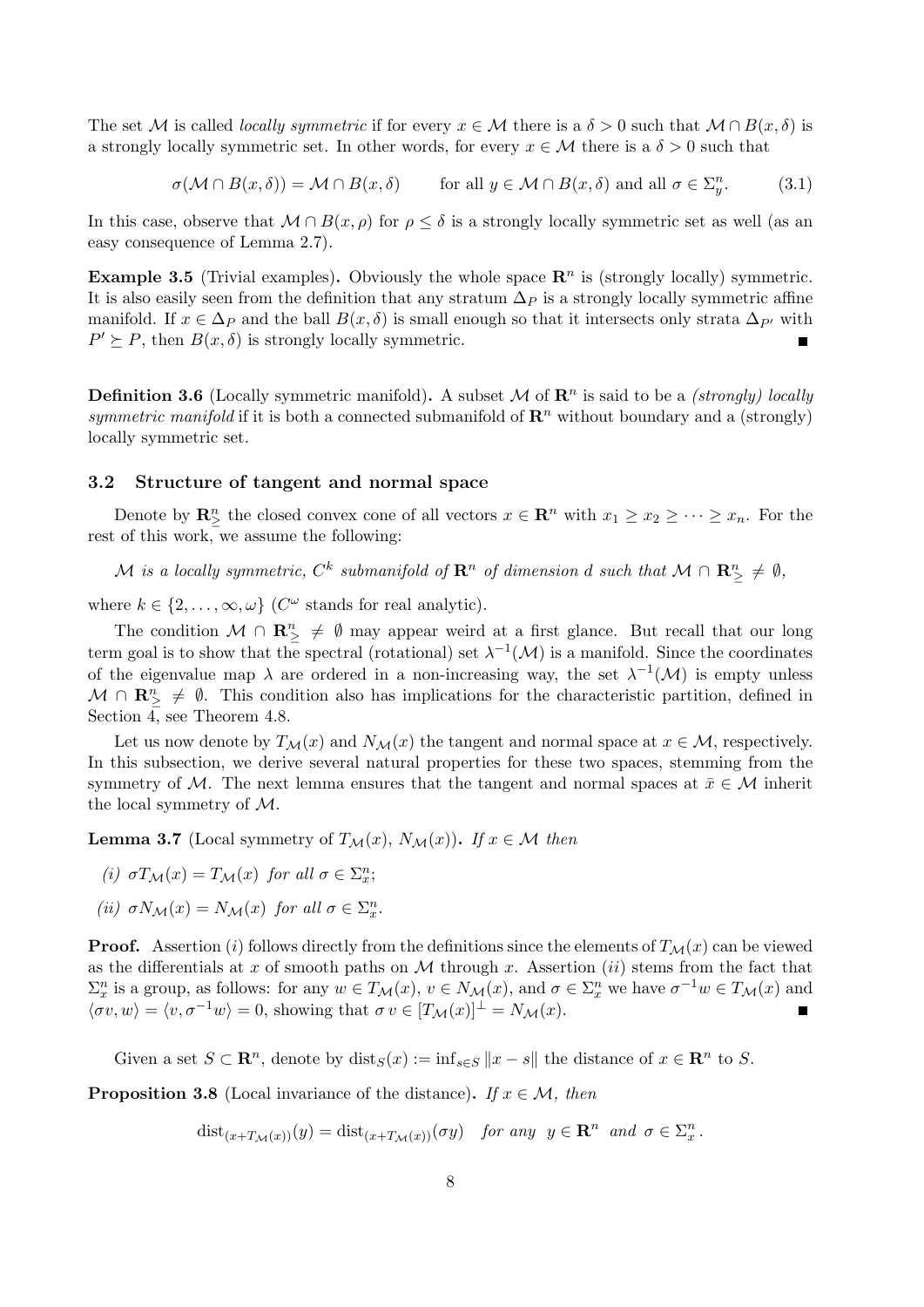**Proof.** Assume that for some  $y \in \mathbb{R}^n$  and  $\sigma \in \Sigma_x^n$  we have

$$
dist_{(x+T_{\mathcal{M}}(x))}(y) < dist_{(x+T_{\mathcal{M}}(x))}(\sigma y).
$$

Then, there exists  $z \in T_{\mathcal{M}}(x)$  satisfying  $||y - (x + z)|| < \text{dist}_{(x + T_{\mathcal{M}}(x))}(\sigma y)$ , which yields (recalling  $\sigma x = x$  and the fact that the norm is symmetric)

$$
||y - (x + z)|| = ||\sigma y - (x + \sigma z)|| < \text{dist}_{(x + T_{\mathcal{M}}(x))}(\sigma y)
$$

contradicting the fact that  $\sigma z \in T_{\mathcal{M}}(x)$ . The reverse inequality can be established similarly.  $\blacksquare$ 

Let  $\bar{\pi}_T : \mathbf{R}^n \to x + T_{\mathcal{M}}(x)$  be the projection onto the affine space  $x + T_{\mathcal{M}}(x)$ , that is,

$$
\bar{\pi}_T(y) := \text{Proj}_{(x+T_{\mathcal{M}}(x))}(y),\tag{3.2}
$$

and similarly, let

$$
\bar{\pi}_N(y) := \text{Proj}_{(x+N_{\mathcal{M}}(x))}(y) \tag{3.3}
$$

denote the projection onto the affine space  $x + N_{\mathcal{M}}(x)$ . We also introduce  $\pi_T$  and  $\pi_N$ , the projections onto the tangent and normal spaces  $T_{\mathcal{M}}(x)$  and  $N_{\mathcal{M}}(x)$ , respectively. Notice the following relationships:

$$
\bar{\pi}_T(y) + \bar{\pi}_N(y) = y + x
$$
 and  $\bar{\pi}_T(y) = \pi_T(y) + \pi_N(x)$ . (3.4)

**Corollary 3.9** (Invariance of projections). Let  $x \in \mathcal{M}$ . Then, for all  $y \in \mathbb{R}^n$  and all  $\sigma \in \Sigma_x^n$ 

- (i)  $\sigma \bar{\pi}_T(y) = \bar{\pi}_T(\sigma y),$
- (ii)  $\sigma \bar{\pi}_N(y) = \bar{\pi}_N(\sigma y)$ .

**Proof.** Let  $\bar{\pi}_T(y) = x + u$  for some  $u \in T_{\mathcal{M}}(x)$  and let  $\sigma \in \Sigma_x^n$ . By Proposition 3.8, and the symmetry of the norm we obtain

$$
dist_{(x+T_{\mathcal{M}}(x))}(y) = ||y - (x+u)|| = ||\sigma y - (x+\sigma u)|| = dist_{(x+T_{\mathcal{M}}(x))}(\sigma y).
$$

Since  $\sigma u \in T_{\mathcal{M}}(x)$ , we conclude  $\bar{\pi}_T(\sigma y) = x + \sigma u$  and assertion (i) follows.

For the second assertion, apply (3.4) to the point  $\sigma y \in \mathbb{R}^n$ . Then, use (i) to deduce

$$
\sigma y + x = \bar{\pi}_T(\sigma y) + \bar{\pi}_N(\sigma y) = \sigma \bar{\pi}_T(y) + \bar{\pi}_N(\sigma y).
$$

Applying  $\sigma^{-1}$  to this equation, recalling that  $\sigma^{-1}x = x$  and equating with (3.4) we get (ii).  $\blacksquare$ 

The following result relates the tangent space to the stratification.

**Proposition 3.10** (Tangential projection vs stratification). Let  $x \in \mathcal{M}$ . Then, there exists  $\delta > 0$ such that for any  $y \in \mathcal{M} \cap B(x,\delta)$  we have

$$
y,\bar{\pi}_T(y)\in\Delta_{P'},
$$

for some  $P' \succeq P_x$ .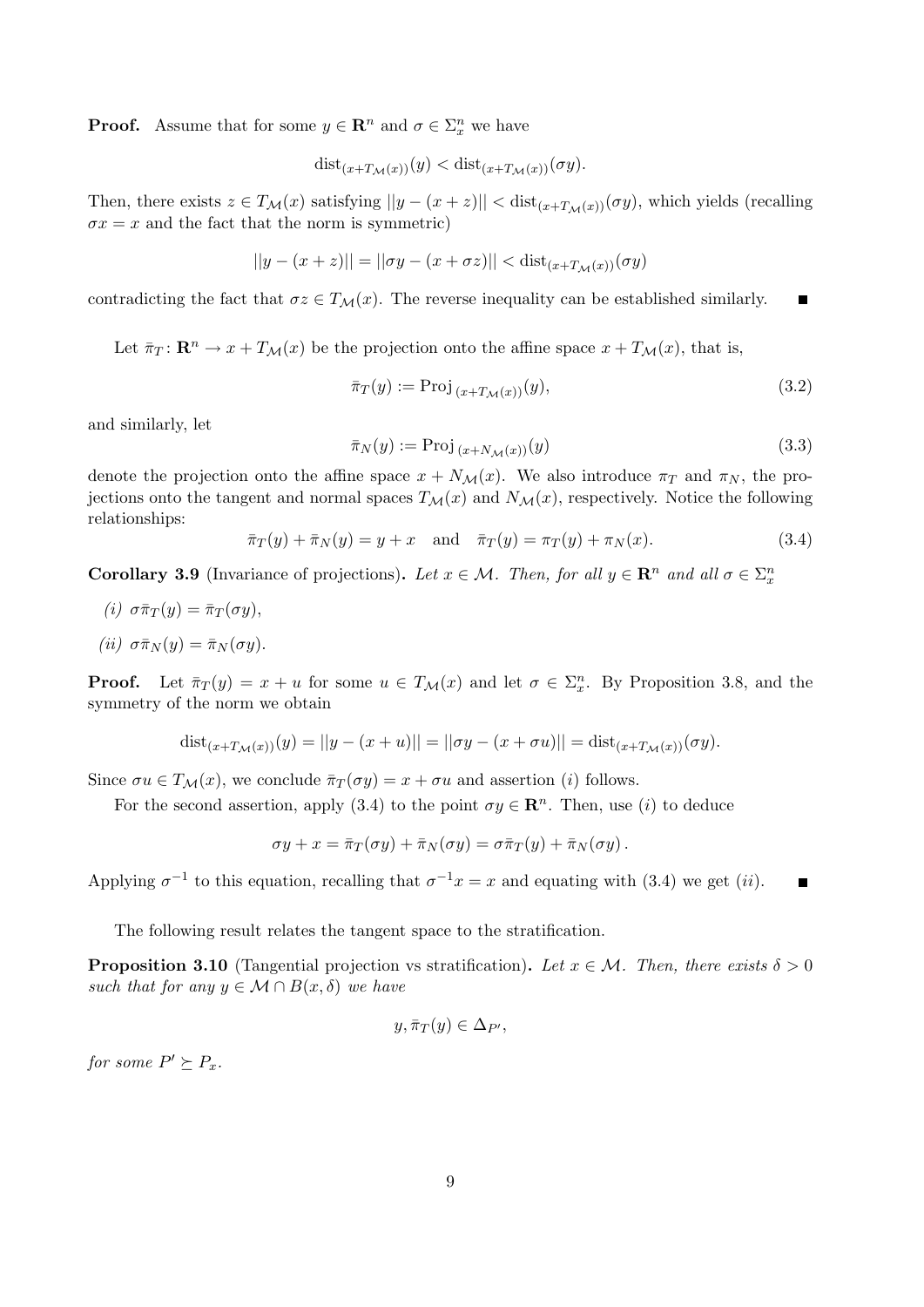**Proof.** Choose  $\delta > 0$  so that the ball  $B(x, \delta)$  intersects only strata  $\Delta_{P'}$  with  $P' \succeq P_x$ , see Corollary 2.10, and shrink it further to ensure (3.1) as well as that the projection  $\bar{\pi}_T$  is a one-toone map between  $M \cap B(x, \delta)$  and its range. For any  $y \in M \cap B(x, \delta)$  let  $u \in T_M(x) \cap B(0, \delta)$  be the unique element of  $T_{\mathcal{M}}(x)$  satisfying  $\bar{\pi}_T(y) = x + u$ , or in other words such that

$$
dist_{(x+T_{\mathcal{M}}(x))}(y) = ||y - (x+u)|| = \min_{z \in T_{\mathcal{M}}(x)} ||(y-x) - z||.
$$
 (3.5)

Then, for some  $P_1, P_2 \succeq P_x$  we have  $x + u \in \Delta_{P_1}$  and  $y \in \Delta_{P_2}$ . In view of Lemma 3.7 and Lemma 2.7 we deduce

$$
x + \sigma_2 u = \sigma_2(x + u) \in (x + T_{\mathcal{M}}(x)) \cap B(x, \delta).
$$

We shall now show that  $P_1 = P_2$ . To this end, note that for any  $\sigma_2 \in \Sigma_{P_2}^n$ , we have  $\sigma_2 x = x$  and

$$
||y - (x + \sigma_2 u)|| = ||\sigma_2 y - (\sigma_2 x + \sigma_2 u)|| = ||(y - x) - u||.
$$

It follows from (3.5) that  $\bar{\pi}_T(y) = x + \sigma_2 u$ , thus  $\sigma_2 u = u$ , which yields  $\sigma_2(x + u) = x + u$ . Hence  $P_1 \preceq P_{\sigma_2}$ , by relationship (P2) on page 4. Since this holds for any  $\sigma_2 \in \Sigma_{P_2}^n$ , we conclude that  $P_1 \preceq P_2$ . If we assume that  $P_1 \prec P_2$  then  $\sigma_1 y \neq y$  for  $\sigma_1$  with  $P_{\sigma_1} = P_1$  (otherwise reach a contradiction using relationship 2.1 on page 4). Since  $\sigma_1 \in \Sigma_x^n$  and condition (3.1), we have  $\sigma_1 y \in \mathcal{M} \cap B(x,\delta)$ . But  $\sigma_1 y \neq y$  yields  $\bar{\pi}_T(y) \neq \bar{\pi}_T(\sigma_1 y)$ . Thus, there exists  $v \in T_{\mathcal{M}}(x)$  with

$$
\|\sigma_1 y - (x + v)\| < \|\sigma_1 y - (x + u)\| = \|y - (x + u)\|,
$$

which contradicts Proposition 3.8. Thus,  $P_1 = P_2$  and  $y, x + u \in \Delta_{P_1} = \Delta_{P_2}$ .

We end this subsection with the following important property that locates the tangent and normal spaces of M at x with respect to the active stratum  $\Delta_{P_x}$ .

**Proposition 3.11** (Decomposition of  $T_M(x)$ ,  $N_M(x)$ ). For any  $x \in M$  we have

$$
\operatorname{Proj}_{\Delta_{P_x}^{\perp\perp}}(T_{\mathcal{M}}(x)) = T_{\mathcal{M}}(x) \cap \Delta_{P_x}^{\perp\perp}
$$

which yields

$$
T_{\mathcal{M}}(x) = (T_{\mathcal{M}}(x) \cap \Delta_{P_x}^{\perp \perp}) \oplus (T_{\mathcal{M}}(x) \cap \Delta_{P_x}^{\perp}). \tag{3.6}
$$

Similarly,

$$
N_{\mathcal{M}}(x) = (N_{\mathcal{M}}(x) \cap \Delta_{P_x}^{\perp \perp}) \oplus (N_{\mathcal{M}}(x) \cap \Delta_{P_x}^{\perp}). \tag{3.7}
$$

**Proof.** Lemma 2.9 and Lemma 3.7 show that for any  $u \in T_{\mathcal{M}}(x)$  we have

$$
\operatorname{Proj}_{\Delta_{P_x}^{\perp\perp}}(u) = \frac{1}{|\Sigma_{P_x}^n|} \sum_{\sigma \in \Sigma_{P_x}^n} \sigma u \in T_{\mathcal{M}}(x),
$$

which yields

$$
\operatorname{Proj}_{\Delta_{P_x}^{\perp\perp}}(T_{\mathcal{M}}(x)) \subseteq T_{\mathcal{M}}(x) \cap \Delta_{P_x}^{\perp\perp}.
$$

The opposite inclusion and decomposition (3.6) are straightforward.

Let us now prove the decomposition of  $N_{\mathcal{M}}(x)$ . For any  $u \in T_{\mathcal{M}}(x)$ , by (3.6) there are (unique) vectors  $u_{\perp} \in T_{\mathcal{M}}(x) \cap \Delta_{P_x}^{\perp}$  and  $u_{\perp\perp} \in T_{\mathcal{M}}(x) \cap \Delta_{P_x}^{\perp\perp}$  such that  $u = u_{\perp} + u_{\perp\perp}$ . Since  $\mathbb{R}^n = \Delta_{P_x}^{\perp} \oplus \Delta_{P_x}^{\perp\perp}$ , we can decompose any  $v \in N_{\mathcal{M}}(x)$  correspondingly as  $v = v_{\perp} + v_{\perp\perp}$ . Since  $u_{\perp\perp}, u_{\perp} \in T_{\mathcal{M}}(x)$  $N_{\mathcal{M}}(x)^{\perp}$  we have  $\langle u_{\perp}, v \rangle = 0$  and  $\langle u_{\perp\perp}, v \rangle = 0$ . Using the fact that  $\Delta_{P_x}^{\perp}$  and  $\Delta_{P_x}^{\perp\perp}$  are orthogonal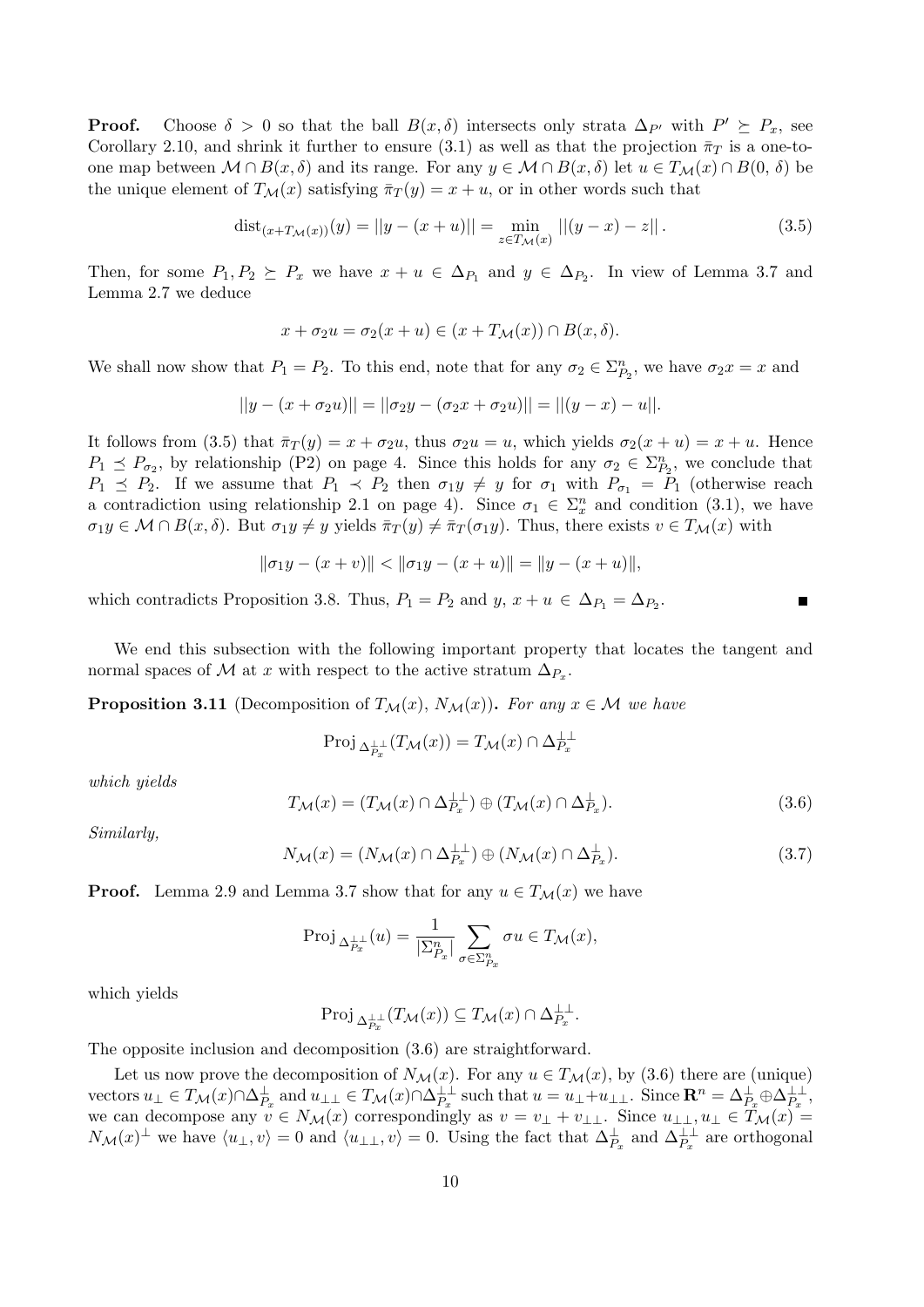we get  $\langle u_{\perp\perp}, v_{\perp} \rangle = 0$  (respectively,  $\langle u_{\perp}, v_{\perp\perp} \rangle = 0$ ) implying that  $\langle u_{\perp\perp}, v_{\perp\perp} \rangle = 0$  (respectively,  $\langle u_\perp, v_\perp \rangle = 0$ ), and finally  $\langle u, v_\perp \rangle = 0$  (respectively,  $\langle u, v_{\perp \perp} \rangle = 0$ ). Since  $u \in T_{\mathcal{M}}(x)$  has been chosen arbitrarily, we conclude  $v_\perp \in N_{\mathcal{M}}(x) \cap \Delta_{P_x}^{\perp}$  and  $v_{\perp\perp} \in N_{\mathcal{M}}(x) \cap \Delta_{P_x}^{\perp\perp}$ . In other words,  $N_{\mathcal{M}}(x)$  is equal to the (direct) sum of  $N_{\mathcal{M}}(x) \cap \Delta_{P_x}^{\perp}$  and  $N_{\mathcal{M}}(x) \cap \Delta_{P_x}^{\perp\perp}$ .

The following corollary is a simple consequence of the fact that  $T_{\mathcal{M}}(x) \oplus N_{\mathcal{M}}(x) = \mathbb{R}^n$ .

**Corollary 3.12** (Decomposition of  $\Delta_{P_x}^{\perp}, \Delta_{P_x}^{\perp\perp}$ ). For any  $x \in \mathcal{M}$  we have

$$
\Delta_{P_x}^{\perp} = (\Delta_{P_x}^{\perp} \cap T_{\mathcal{M}}(x)) \oplus (\Delta_{P_x}^{\perp} \cap N_{\mathcal{M}}(x))
$$
  

$$
\Delta_{P_x}^{\perp \perp} = (\Delta_{P_x}^{\perp \perp} \cap T_{\mathcal{M}}(x)) \oplus (\Delta_{P_x}^{\perp \perp} \cap N_{\mathcal{M}}(x)).
$$

Proof. We shall establish the second formula, the first one can be proved analogously. Let  $y \in \Delta_{P_x}^{\perp\perp}$  and decompose it as  $y = u + v$ , with  $u \in T_{\mathcal{M}}(x)$  and  $v \in N_{\mathcal{M}}(x)$ . By Proposition 3.11, we decompose further  $u = u_{\perp\perp} + u_{\perp}$  and  $v = v_{\perp\perp} + v_{\perp}$  with  $u_{\perp\perp}, v_{\perp\perp} \in \Delta_{P_x}^{\perp\perp}$  and  $u_{\perp}, v_{\perp} \in \Delta_{P_x}^{\perp}$ . Then

$$
y = (u_{\perp\perp} + v_{\perp\perp}) + (u_{\perp} + v_{\perp}) \in \Delta_{P_x}^{\perp\perp},
$$

which yields  $u_{\perp} + v_{\perp} = 0$ . Since  $\langle u_{\perp}, v_{\perp} \rangle = 0$  we obtain  $u_{\perp} = v_{\perp} = 0$  and the assertion follows.

The subspaces  $\Delta_{P_x}^{\perp\perp} \cap N_{\mathcal{M}}(x)$  and  $T_{\mathcal{M}}(x) \cap \Delta_{P_x}^{\perp}$  in the previous statements play an important role in the second part of this paper dealing with spectral manifolds.

### 3.3 Location of a locally symmetric manifold

This section deals with the structural properties of  $\mathcal M$  stemming from Definition 3.4.

We need the following standard technical lemma about isometries between two Riemannian manifolds. This lemma will be used as a link from local to global properties. Given a Riemannian manifold M we recall that an open neighborhood V of a point  $p \in M$  is called *normal* if every point of V can be connected to p through a unique geodesic lying entirely in V. It is well-known (see Theorem 3.7 in [8, Chapter 3] for example) that every point of a Riemannian manifold  $M$  (that is, M is at least  $C^2$ ) has a normal neighborhood. A more general version of the following lemma can be found in [9, Chapter VI], we include its proof for completeness.

Lemma 3.13 (Determination of isometries). Let M, N be two connected Riemannian manifolds. Let  $f_i \colon M \to N$ ,  $i \in \{1,2\}$  be two isometries and let  $p \in M$  be such that

$$
f_1(p) = f_2(p)
$$
 and  $df_1(v) = df_2(v)$  for every  $v \in T_M(p)$ .

Then,  $f_1 = f_2$ .

Proof. Every isometry mapping between two Riemannian manifolds sends a geodesic into a geodesic. For any  $p \in M$  and  $v \in T_M(p)$ , we denote by  $\gamma_{v,p}$  (respectively by  $\tilde{\gamma}_{\bar{v},\bar{p}}$ ) the unique geodesic passing through  $p \in M$  with velocity  $v \in T_M(p)$  (respectively, through  $\bar{p} \in N$  with velocity  $\bar{v} \in T_N(\bar{p})$ . Using uniqueness of the geodesics, it is easy to see that for all t

$$
f_1(\gamma_{v,p}(t)) = \tilde{\gamma}_{df_1(v),f_1(p)}(t) = \tilde{\gamma}_{df_2(v),f_2(p)}(t) = f_2(\gamma_{v,p}(t)).
$$
\n(3.8)

Let V be a normal neighborhood of p, let  $q \in V$  and  $[0,1] \ni t \mapsto \gamma_{v,p}(t) \in M$  be the geodesic connecting p to q and having initial velocity  $v \in T_M(p)$ . Applying (3.8) for  $t = 1$  we obtain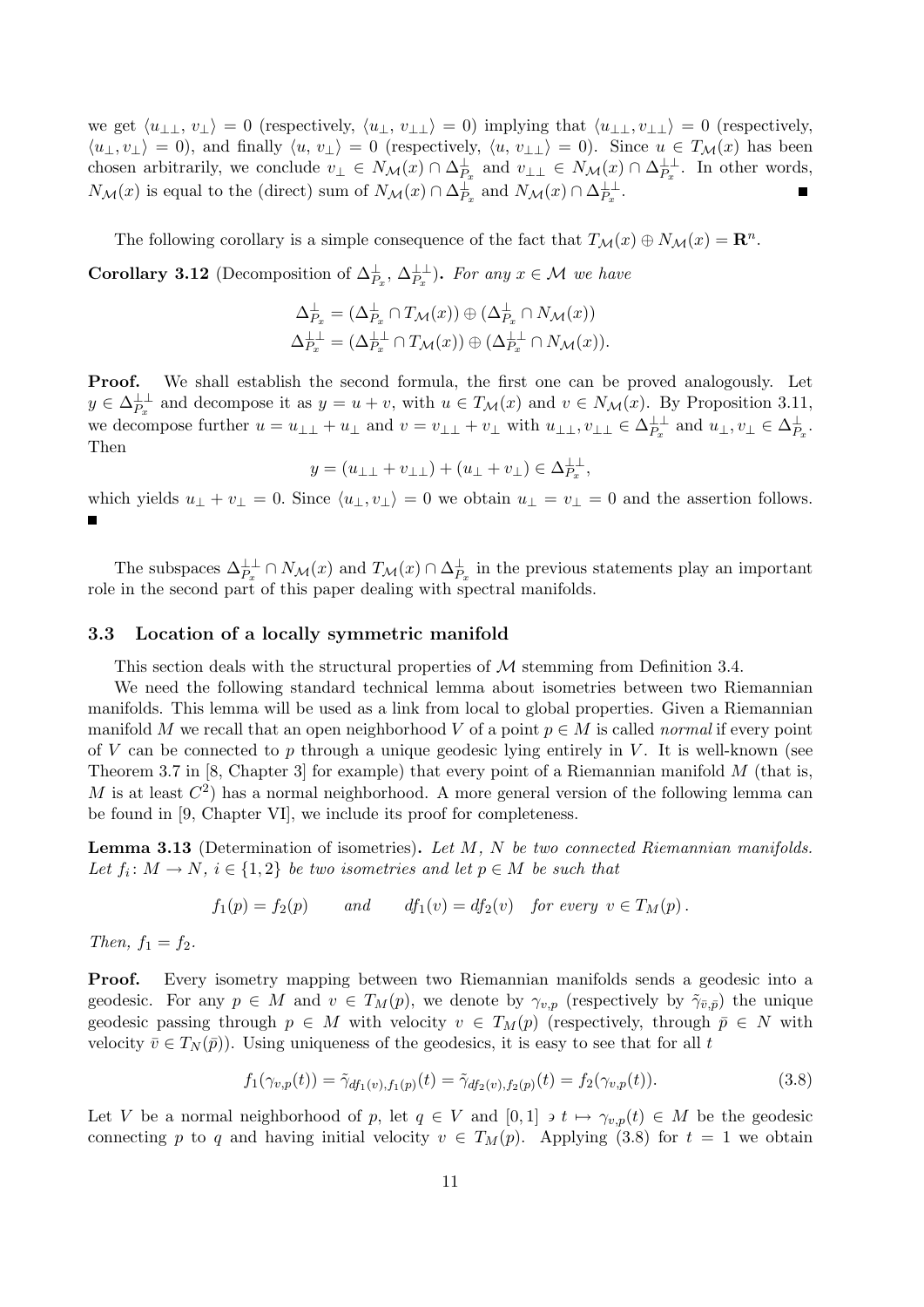$f_1(q) = f_2(q)$ . Since q was arbitrarily chosen, we get  $f_1 = f_2$  on V. (Thus, since V is open, we also deduce  $df_1(v) = df_2(v)$  for every  $v \in T_M(q)$ .

Let now  $q$  be any point in  $M$ . Since connected manifolds are also path connected we can join p to q with a continuous path  $t \in [0, 1] \mapsto \delta(t) \in M$ . Consider the set

$$
\{t \in [0,1]: f_1(\delta(t)) = f_2(\delta(t)) \text{ and } df_1(v) = df_2(v) \text{ for every } v \in T_M(\delta(t))\}.
$$
 (3.9)

Since  $f_i: M \to N$  and  $df_i: TM \to TN$   $(i \in \{1,2\})$  are continuous maps, the above set is closed. further, since  $f_1 = f_2$  in a neighborhood of p it follows that the supremum in (3.9), denoted  $t_0$ , is strictly positive. If  $t_0 \neq 1$  then repeating the argument for the point  $p_1 = \delta(t_0)$ , we obtain a contradiction. Thus,  $t_0 = 1$  and  $f_1(q) = f_2(q)$ .

The above lemma will now be used to obtain the following result which locates the locally symmetric manifold  $M$  with respect to the stratification.

**Corollary 3.14** (Reduction of the ambient space). Let  $M$  be a locally symmetric manifold. If for some  $x \in \mathcal{M}, P \in \Pi_n$ , and  $\delta > 0$  we have  $\mathcal{M} \cap B(x, \delta) \subseteq \Delta_P$ , then  $\mathcal{M} \subseteq \Delta_P^{\perp \perp}$ .

**Proof.** Fix a permutation  $\sigma$  with  $P_{\sigma} = P$ . Suppose first that M is strongly locally symmetric. Let  $f_1: \mathcal{M} \to \mathcal{M}$  be the identity isometry on M and let  $f_2: \mathcal{M} \to \mathcal{M}$  be the isometry determined by the permutation  $\sigma$ , that is,  $f_2(x) = \sigma x$  for all  $x \in \mathcal{M}$ . The assumption  $\mathcal{M} \cap B(x,\delta) \subseteq \Delta_P$ yields that the isometries  $f_1$  and  $f_2$  coincide around x, see part (6) of Proposition 2.4. Thus, by Lemma 3.13 (with  $M = N = M$ ) we conclude that  $f_1$  and  $f_2$  coincide on M. This shows that  $\mathcal{M} \subseteq \Delta_P^{\perp \perp}.$ 

In the case when  $M$  is locally symmetric, assume, towards a contradiction, that there exists  $\bar{x} \in \mathcal{M} \setminus \Delta_P^{\perp \perp}$  Consider a continuous path  $t \in [0,1] \mapsto p(t) \in \mathcal{M}$  with  $p(0) = x$  and  $p(1) = \bar{x}$ . Find  $0 = t_0 < t_1 < \cdots < t_s = 1$  and  $\{\delta_i > 0 : i = 0, \ldots, s\}$  such that  $\mathcal{M}_i := \mathcal{M} \cap B(p(t_i), \delta_i)$  is strongly locally symmetric, the union of all  $\mathcal{M}_i$  covers the path  $p(t)$ ,  $\mathcal{M}_{i-1} \cap \mathcal{M}_i \neq \emptyset$ , and  $\mathcal{M}_0 \subset \Delta_P$ . Let s' be the first index such that  $\mathcal{M}_{s'} \not\subset \Delta_P^{\perp\perp}$ , clearly  $s' > 0$ . Let  $x' \in \mathcal{M}_{s'-1} \cap \mathcal{M}_{s'} \cap \Delta_P^{\perp\perp}$  and note that  $x' \in \Delta_{P'}$  for some  $P' \preceq P$ . By the strong local symmetry of  $\mathcal{M}_{s'-1}$  and  $\mathcal{M}_{s'}$ , they are both invariant under the permutation  $\sigma$ . Since  $\sigma$  coincides with the identity on  $\mathcal{M}_{s'-1}$  and since  $\mathcal{M}_{s'-1}\cap\mathcal{M}_{s'}$  is an open subset of  $\mathcal{M}_{s'}$ , we see by Lemma 3.13 that  $\sigma$  coincides with the identity on  $\mathcal{M}_{s'}$ . This contradicts the fact that  $\mathcal{M}_{s'} \not\subset \Delta_P^{\perp \perp}$ . Г

In order to strengthen Corollary 3.14 we need to introduce a new notion.

**Definition 3.15** ("Much smaller" partition). For two partitions  $P, P' \in \Pi_n$ .

- The partition P' is called much smaller than P, denoted  $P' \prec P$ , whenever  $P' \prec P$  and a set in  $P'$  is formed by merging at least two sets from  $P$ , one of them containing at least two elements.
- Whenever  $P' \prec P$  but P' is not much smaller than P we shall write  $P' \prec P$ . In other words, if  $P' \prec P$  but P' is not much smaller than P, then every set in P' that is not in P is formed by uniting one-element sets from P.

Example 3.16 (Smaller vs. much smaller partition). The following examples illustrate the notions of Definition 3.15. We point out that part (vii) will be used frequently.

(i) 
$$
\{\{1,2,3\},\{4,5\},\{6\},\{7\}\}\n\ll \{\{1\},\{2,3\},\{4,5\},\{6\},\{7\}\}.
$$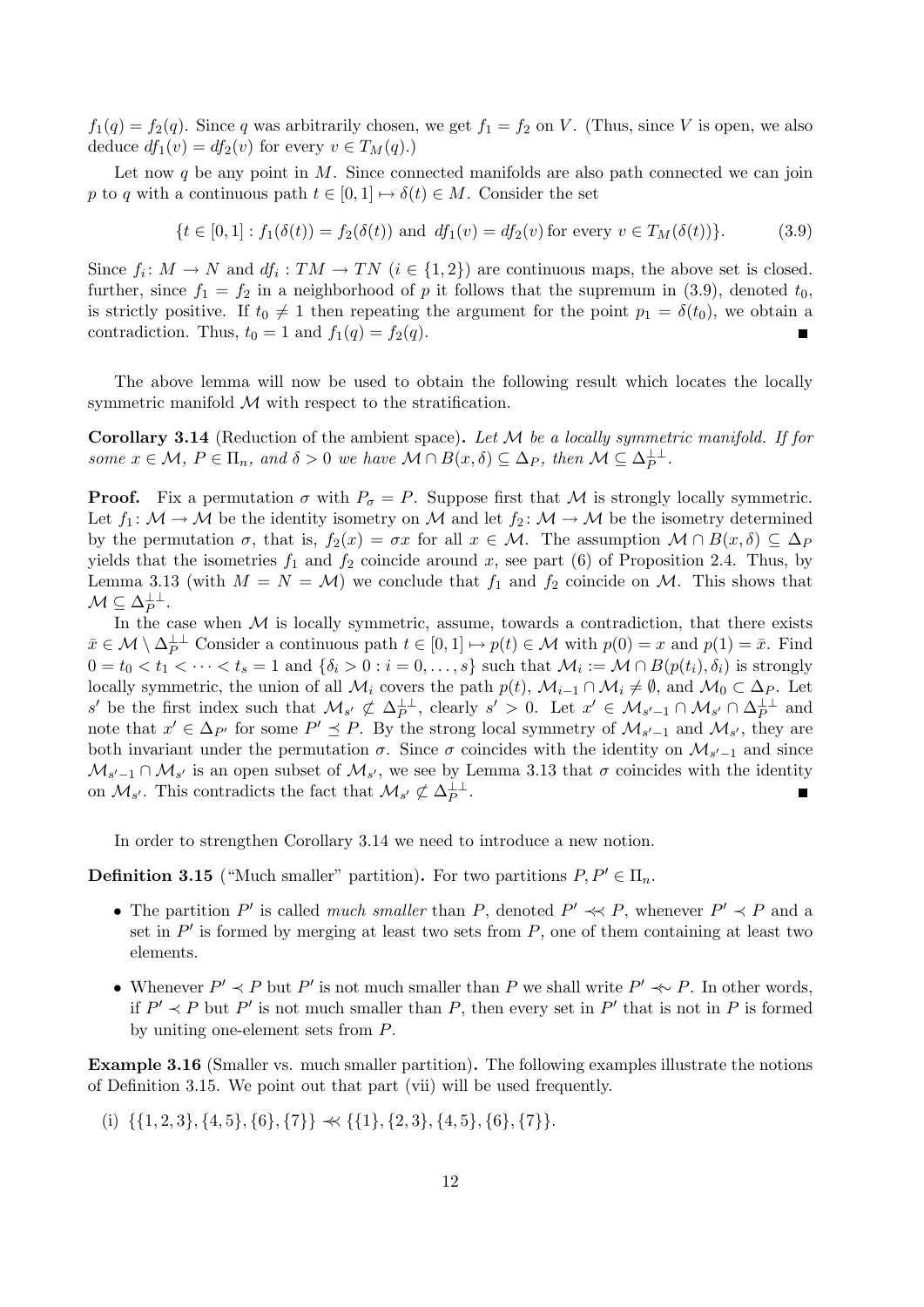- (ii) Consider  $P = \{\{1,6,7\},\{2,3\},\{4,5\}\}\$ and  $P' = \{\{1\},\{2,3\},\{4,5\},\{6\},\{7\}\}\$ . In this case,  $P \prec P'$  but P is not much smaller than P' because only sets of length one are merged to form the sets in P. Thus,  $P \nightharpoonup P'$ .
- (iii) If  $P'' \preceq P'$  and  $P' \prec P$  then  $P'' \prec P$ .
- (iv) It is possible to have  $P' \nightharpoonup P$  and  $P'' \nightharpoonup P$  but  $P'' \nightharpoonup P'$ , as shown by  $P = \{\{1\}, \{2\}, \{3\}, \{4, 5\}\},\$  $P' = \{\{1\}, \{2, 3\}, \{4, 5\}\}\text{, and } P'' = \{\{1, 2, 3\}, \{4, 5\}\}\text{.}$
- (v) If  $P' \prec P$  and P has at most one one-element set, then  $P' \prec P$ .
- (vi) If  $P \neq \mathrm{id}_n$  then  $P \nightharpoonup \mathrm{id}_n$ .
- (vii) If  $P' \preceq P$  and if P' is not much smaller than P, then either  $P' = P$  or  $P' \nightharpoonup P$ .
- (viii) If  $P'' \nightharpoonup P'$  and  $P' \nightharpoonup P$ , then  $P'' \nightharpoonup P$ . That is, the relationship 'not much smaller' is transitive.  $\blacksquare$

We now describe a strengthening of Corollary 3.14. It lowers the number of strata that can intersect  $M$ , hence better specifies the location of the manifold  $M$ .

**Corollary 3.17** (Inactive strata). Let M be a locally symmetric manifold. If for some  $x \in M$ ,  $P \in \Pi_n$  and  $\delta > 0$  we have  $\mathcal{M} \cap B(x, \delta) \subseteq \Delta_P$  then

$$
\mathcal{M} \subseteq \Delta_P^{\perp\perp} \setminus \bigcup_{P' \prec\!\langle P \rangle} \Delta_{P'}.
$$

**Proof.** By Corollary 3.14, we know that  $M \subseteq \Delta_P^{\perp \perp}$ . Assume, towards a contradiction, that  $\mathcal{M} \cap \Delta_{P'} \neq \emptyset$  for some  $P' \ll P$ . This implies in particular that P is not the identity partition id<sub>n</sub>, see Example 3.16 (vi). Consider a continuous path connecting x with a point in  $M \cap \Delta_{P'}$ . Let z be the first point on the path such that  $P_z \ll P$ . (Such a first point exists since whenever  $P_z \prec P$ , the points in  $\Delta_{P_z}$  are boundary points of  $\Delta_P$ .) Let  $\delta > 0$  be such that  $\mathcal{M} \cap B(z, \delta)$  is strongly locally symmetric. Let  $\bar{z} \in \mathcal{M} \cap B(z, \delta)$  be a point on the path before z. That means  $P_{\bar{z}} \nightharpoonup P$  or  $P_{\bar{z}} = P$ . To summarize:

 $z \in \mathcal{M}$  is such that  $P_z \prec P$  and  $\overline{z} \in \mathcal{M} \cap B(z, \delta)$  is such that  $P_{\overline{z}} \prec P$  or  $P_{\overline{z}} = P$ .

By Definition 3.15, the fact  $P_z \ll P$  means that for some  $2 \leq \ell \leq k \leq n$  there is a set  $\{a_1, \ldots, a_\ell, a_{\ell+1}, \ldots, a_k\}$  in  $P_z$  such that  $\{a_1, \ldots, a_\ell\}$  is a set in P. Now, since  $P_{\bar{z}} \prec\!\!\!\prec P$  or  $P_{\bar{z}} = P$ , the set  $\{a_1, \ldots, a_\ell\}$  belongs to  $P_{\bar{z}}$  as well.

Since  $\bar{z} \in \Delta_{P_{\bar{z}}}$ , we have  $\bar{z}_{a_1} = \cdots = \bar{z}_{a_\ell} =: \alpha$  and  $\bar{z}_i \neq \alpha$  for  $i \notin \{a_1, \ldots, a_\ell\}$ . By the fact that  $\bar{z} \in \mathcal{M} \cap B(z, \delta)$  and the latter set is strongly locally symmetric, we deduce that

$$
\sigma \bar{z} \in \mathcal{M} \subset \Delta_P^{\perp \perp} \text{ for every } \sigma \in \Sigma_z^n. \tag{3.10}
$$

Let  $\sigma \in \Sigma_z^n$  be such that  $P_\sigma = P_z$  but the cycle of  $\sigma$  corresponding to the set  $\{a_1, \ldots, a_\ell, a_{\ell+1}, \ldots, a_k\}$ be  $(a_1, \ldots, a_{\ell-1}, a_k, a_{\ell+1}, \ldots, a_{k-1}, a_{\ell})$ . Letting  $y := \sigma \overline{z}$ , we have  $(y_1, \ldots, y_n) = (\overline{z}_{\sigma^{-1}(1)}, \ldots, \overline{z}_{\sigma^{-1}(n)})$ and notice that  $y_{a_1} = \bar{z}_{\sigma^{-1}(a_1)} = \bar{z}_{a_\ell} = \alpha$ , while  $y_{a_\ell} = \bar{z}_{\sigma^{-1}(a_\ell)} \neq \alpha$ . In view of (2.6) we deduce that  $y \notin \Delta_P^{\perp \perp}$ , a contradiction.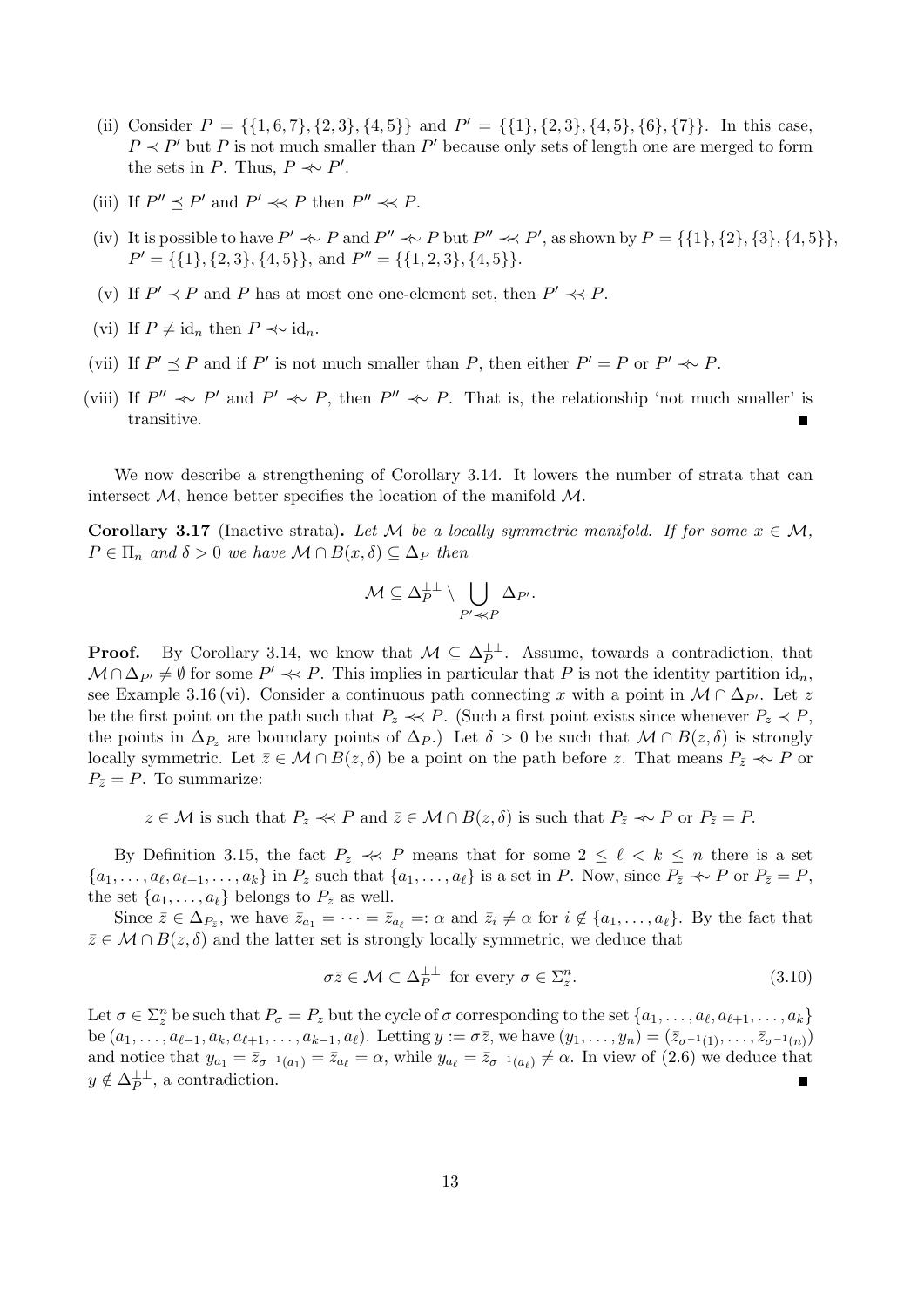### 4 The characteristic partition of M

The location of the manifold with respect to the stratification, investigated in Subsection 3.3, leads naturally to the definition of a characteristic permutation associated with a locally symmetric manifold. We explain that in Subsection 4.1. On its turn the characteristic permutation induces a canonical decomposition of  $\mathbb{R}^n$ , see Subsection 4.2.

Anticipating the further developments, the canonical decomposition will be used to decribe a reduction of the active normal space in Subsection 5.1. Finally, in Subsection 5.2 we obtain a very useful description of locally symmetric manifolds by means of a reduced locally symmetric local equation. This last step will be crucial in the sequel to this paper dealing with spectral manifolds.

#### 4.1 Definition and basic properties of the characteristic partition  $P_*$  of M

In order to better understand the structure of the locally symmetric manifold  $\mathcal{M}$ , we exhibit the so-called *characteristic partition* of  $M$ . This partition will play an important role for the redaction of the tangent/normal space of the manifold  $(c.f.$  Theorem 5.1), which turns out to be essential in order to obtain a symmetric tangential parametrization, see Theorem 5.4. This latter, in turn, is the key element in order to establish the smoothness of the spectral set  $\lambda^{-1}(\mathcal{M})$  in [7].

We proceed by introducing the following sets of active partitions:

$$
\Delta(\mathcal{M}) := \{ P \in \Pi_n : \mathcal{M} \cap \Delta_P \neq \emptyset \},
$$

and

$$
\Sigma_{\mathcal{M}} := \{ P \in \Pi_n : \exists (x \in \mathcal{M}, \delta > 0) \text{ such that } \mathcal{M} \cap B(x, \delta) \subseteq \Delta_P \}.
$$

The following result is straightforward.

**Lemma 4.1** (Maximality of  $\Sigma_M$  in  $\Delta(\mathcal{M})$ ). The set  $\Sigma_M$  contains at most one partition which is maximal in  $\Delta(\mathcal{M})$ .

**Proof.** It follows readily that  $\Delta(\mathcal{M}) \neq \emptyset$  and  $\Sigma_{\mathcal{M}} \subset \Delta(\mathcal{M})$ . Let  $P_1 \in \Delta(\mathcal{M})$  and  $P_2 \in \Sigma_{\mathcal{M}}$ . By Corollary 3.14 we deduce that  $\mathcal{M} \subset \Delta_{P_2}^{\perp\perp}$  and by Proposition 2.4, part (2), that  $P_1 \preceq P_2$ . This proves maximality of  $P_2$  in  $\Delta(\mathcal{M})$ . Using the above, it is easy to see that  $\Sigma_{\mathcal{M}}$  contains at most one partition.

The next lemma is, in a sense, a converse of Corollary 3.14. It shows in particular that  $\Sigma_M \neq \emptyset$ .

**Lemma 4.2** (Optimal reduction of the ambient space). If  $M$  is a locally symmetric manifold, then  $\Sigma_M = \{P_*\}$  for some partition  $P_* \in \Pi_n$ . In particular, if  $\mathcal{M} \subseteq \Delta_P^{\perp \perp}$  then  $P_* \preceq P$ .

**Proof.** The assertion follows directly from Lemma 4.1 provided one proves that  $\Sigma_M \neq \emptyset$ . To do so, we assume that  $\mathcal{M} \subseteq \Delta_{\overline{P}}^{\perp \perp}$  for some  $\overline{P} \in \Pi_n$  (this is always true for  $\overline{P} = id_n$ ) and we prove both that  $\Sigma_M \neq \emptyset$  as well as the second part of the assertion. Notice that  $P \preceq \overline{P}$  for all  $P \in \Delta(M)$ . Let the partition  $P^{\circ}$  be the supremum of the nonempty set  $\Delta(\mathcal{M})$ . If  $P^{\circ} \in \Delta(\mathcal{M})$ , then  $P^{\circ} \in \Sigma_{\mathcal{M}}$ and we are done. If  $P^{\circ} \notin \Delta(\mathcal{M})$ , then choose any partition  $P_{\circ} \in \Delta(\mathcal{M})$  such that

$$
\{P \in \Delta(\mathcal{M}) : P_{\circ} \prec P \prec P^{\circ}\} = \emptyset. \tag{4.1}
$$

Such a partition  $P_{\circ}$  exists since  $\Delta(\mathcal{M})$  is a finite partially ordered set. By the definition of  $P_{\circ}$  there exists  $\bar{x} \in \mathcal{M} \cap \Delta_{P_o}$ , and by Lemma 2.7(*ii*) we can find  $\delta > 0$  such that  $B(\bar{x}, \delta)$  intersects only strata  $\Delta_P$  corresponding to partitions  $P \succeq P_{\circ}$ . If there exists  $x \in \mathcal{M} \cap B(\bar{x}, \delta)$  such that  $x \in \Delta_P$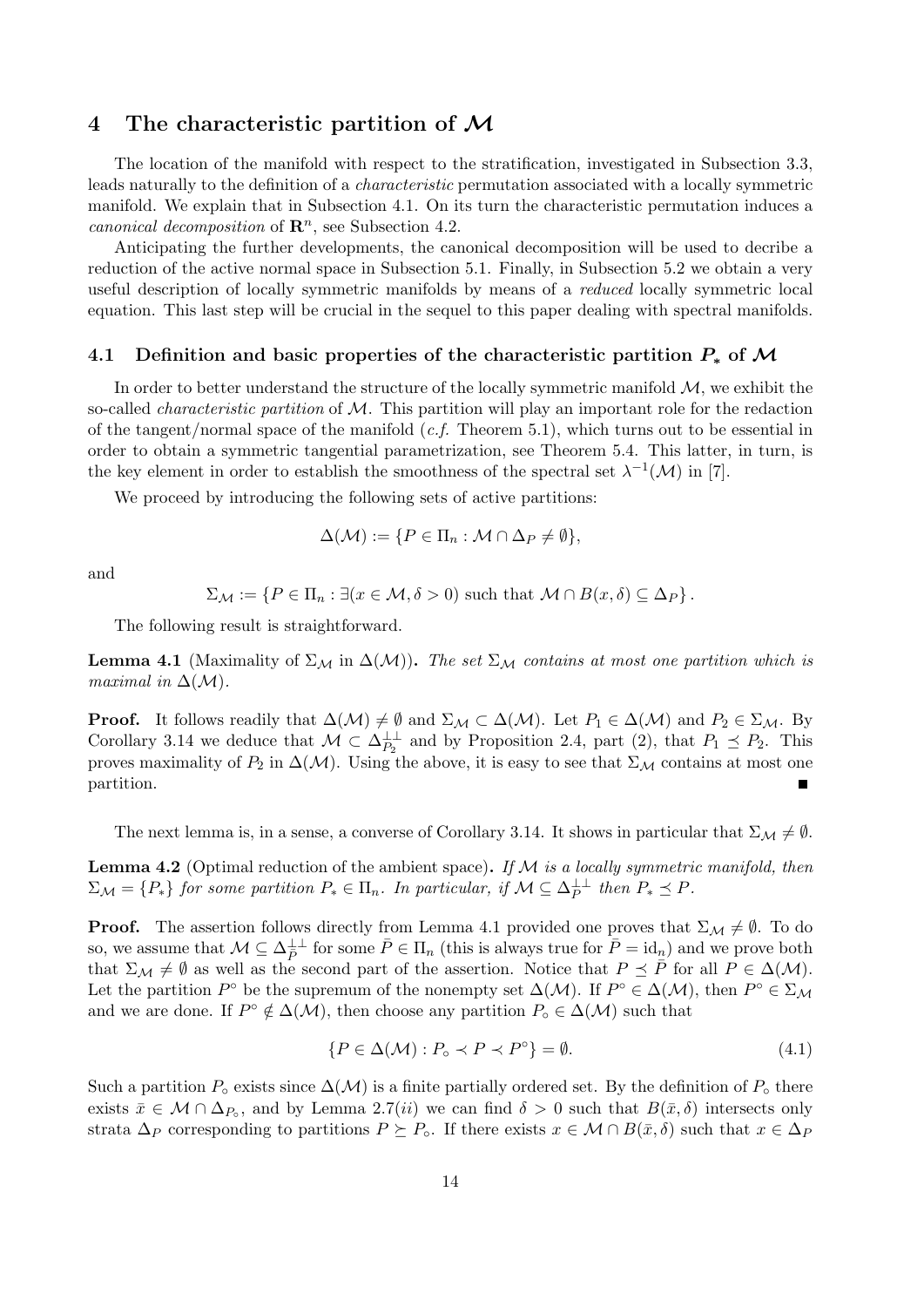for some partition  $P \succ P_o$ , then  $P \in \Delta(\mathcal{M})$  and by the definition of  $P^{\circ}$ , we have  $P_o \prec P \prec P^{\circ}$ , contradicting (4.1). Thus,  $M \cap B(\bar{x}, \delta) \subseteq \Delta_{P_{\circ}}$  showing that  $P_{\circ} \in \Sigma_{\mathcal{M}}$ .

**Definition 4.3** (Characteristic partition). The partition  $P_*$  is called the *characteristic* partition of M.

**Corollary 4.4** (Density of  $M \cap \Delta_{P_*}$  in M). For every  $x \in M$  we have

$$
\mathcal{M} \cap \Delta_{P_*} \cap B(x,\delta) \neq \emptyset \quad \text{ for every } \delta > 0.
$$

**Proof.** Suppose  $x \in \mathcal{M} \cap \Delta_P$  and fix  $\delta > 0$  small enough so that  $B(x, \delta)$  intersects only strata  $\Delta_{P'}$  for  $P' \succeq P$ . Then, by Lemma 2.7, we have that the manifold  $\mathcal{M}':=\mathcal{M} \cap B(x,\delta)$  is locally symmetric. By Lemma 4.2, we obtain that  $\Sigma_{\mathcal{M}'}\neq \emptyset$ . Since  $\Sigma_{\mathcal{M}'}\subset \Sigma_{\mathcal{M}}$ , we have  $\Sigma_{\mathcal{M}'}=\Sigma_{\mathcal{M}}$ . Thus,  $\mathcal{M}' \cap B(y, \rho) \subset \Delta_{P^*}$  for some  $y \in \mathcal{M}' \subset \mathcal{M}$  and some  $\rho > 0$ , the result follows.

In particular, we have the following easy result.

Corollary 4.5. For a locally symmetric manifold M we have

$$
P_* = \mathrm{id}_n \iff \mathcal{M} \cap \Delta_{\mathrm{id}_n} \neq \emptyset.
$$

**Proof.** The necessity is obvious, while the sufficiency follows from Lemma 4.1, since  $id_n \in \Delta(\mathcal{M})$ is the unique maximal element of  $\Pi_n$ .

Even though the definition of the characteristic partition  $P_*$  is local, it has global properties stemming from Corollary 3.17, that is,

$$
\mathcal{M} \subseteq \Delta_{P_*}^{\perp \perp} \setminus \bigcup_{P \prec P_*} \Delta_P = \Delta_{P_*} \cup \left( \bigcup_{P \prec P_*} \Delta_P \right) \subseteq \Delta_{P_*}^{\perp \perp},\tag{4.2}
$$

and  $P_*$  is the minimal partition for which (4.2) holds. The above formula determines precisely which strata can intersect M. Indeed, if  $P \in \Delta(\mathcal{M})$  then necessarily either  $P = P_*$  or  $P \nightharpoonup P_*$ . Notice also that when  $P \nightharpoonup P^*$ , every set in P, which is not in  $P^*$ , is obtained by merging sets of length one from  $P_{\ast}$ . Another consequence is the following relation:

$$
T_{\mathcal{M}}(x) \subset \Delta_{P_*}^{\perp \perp} \qquad \text{for all } x \in \mathcal{M} \,.
$$

**Remark 4.6** (Local symmetry of active strata). Observe that for any partition  $P^{\circ} \in \Pi_n$ , the set

$$
\Delta_{P^{\circ}} \cup \Big(\bigcup_{P \prec P^{\circ}} \Delta_P\Big)
$$

is a locally symmetric manifold with characteristic permutation  $P^{\circ}$ . On the other hand, (4.2) shows that the affine space  $\Delta_P^{\perp\perp}$  is a locally symmetric manifold if and only if  $P = id_n$  or  $P = \{ \mathbb{N}_n \}.$  $\blacksquare$ 

We conclude with another fact about the characteristic permutation, that stems from the assumption  $M \cap \mathbb{R}^n_\geq \neq \emptyset$  (see Definition 3.4). Though (4.2) describes well the strata that can intersect the manifold  $M$  (which is going to be sufficient for most of our needs) we still need to say more about a slightly finer issue - a necessary condition for a stratum to intersect  $\mathcal{M} \cap \mathbb{R}^n_{\geq}$ .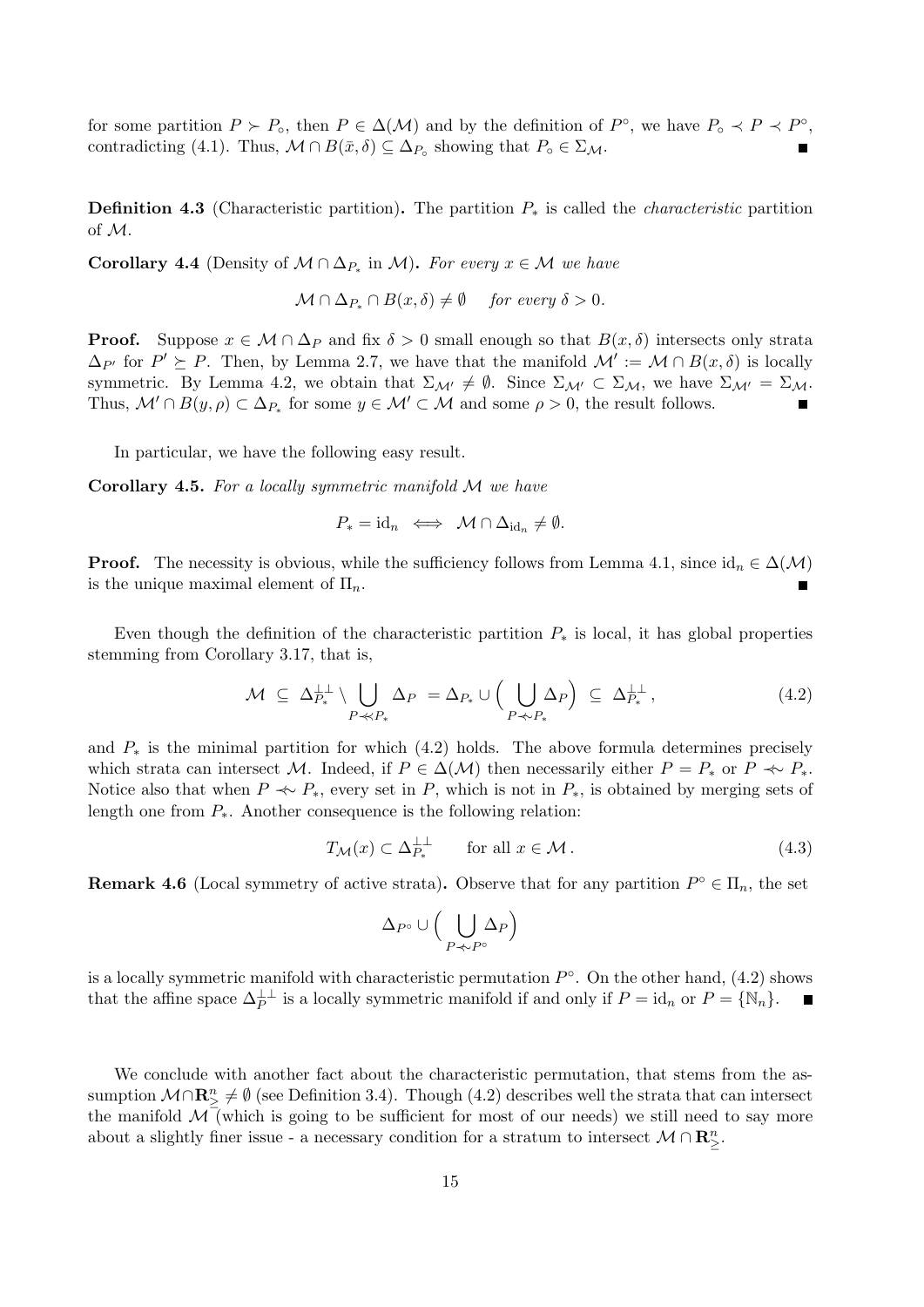**Lemma 4.7** (Active strata of  $\mathbb{R}^n_\geq$ ). If  $M \cap \mathbb{R}^n_\geq \cap \Delta_P \neq \emptyset$ , then every set of the partition P contains consecutive integers.

Proof. The lemma holds trivially for sets of cardinality one. Let us suppose, towards a contradiction, that the set  $I_\ell \in P$  contains at least two elements but does not contain consecutive numbers from  $\mathbb{N}_n$ . Let  $i, j, k \in \mathbb{N}_n$  be three indexes with  $i < j < k$ . Suppose  $i, k \in I_\ell$ . The fact  $x \in \Delta_P$  implies that  $x_i = x_k$ , while the fact that  $x \in \mathbb{R}^n$  implies that  $x_i \geq x_j \geq x_k$ . We obtain  $x_i = x_j = x_k$ , showing that  $j \in I_\ell$ .

Lemma 4.7 has consequences for the characteristic permutation  $P_*$  of M.

**Theorem 4.8.** Every set in the characteristic partition  $P_*$  contains consecutive integers.

**Proof.** Since  $M \cap \mathbb{R}^n \neq \emptyset$  by Definition 3.4, there is a stratum  $\Delta_P$  intersecting  $M \cap \mathbb{R}^n \subseteq \Omega$ . By Lemma 4.7, every set in  $P$  contains consecutive integers. Formula  $(4.2)$  implies that  $P$  is not much smaller than  $P_*$ , that is  $P = P_*$  or  $P \nightharpoonup P_*$ . Thus, if a set in  $P_*$  has more than one element, it must be an element of the partition  $P$  as well.  $\blacksquare$ 

For example, according to Theorem 4.8, the partition  $\{\{1\}, \{2, 7, 4\}, \{3, 5\}, \{6\}\}\in \Pi_7$  cannot be the characteristic permutation of any locally symmetric manifold  $\mathcal M$  in  $\mathbb R^7$  that intersects  $\mathbb R^7_{\geq}$ .

There are further limitations imposed by the previous result. Suppose that the characteristic partition is

 $P_* = \{\{1\}, \{2\}, \{3, 4, 5\}, \{6\}, \{7\}, \{8\}, \{9\}, \{10, 11, 12\}\} \in \Pi_{12}.$ 

Consider the partition  $P = \{\{1\}, \{2\}, \{3, 4, 5\}, \{6, 8, 9\}, \{7\}, \{10, 11, 12\}\}\in \Pi_{12}$ . In comparison with Formula (4.2), P is not much smaller than  $P_*$  but the stratum  $\Delta_P$  does not intersect  $\mathcal{M} \cap \mathbb{R}^n_{\geq}$ . Thus, the set of strata that may intersect with  $\mathcal{M} \cap \mathbb{R}^n_{\geq 0}$  is further reduced.

### 4.2 Canonical decomposition induced by P<sup>∗</sup>

We explain in this subsection that the characteristic partition  $P_*$  of M induces a decomposition of the space  $\mathbb{R}^n$  that will be used in the sequel to control the lift into the matrix space  $\mathbb{S}^n$ . The following example treats the particular case where  $P_*$  has at most one one-element set.

**Example 4.9.** Suppose that  $P_*$  has at most one one-element set. In other words, for every  $x \in \mathcal{M}$ at most one coordinate of the vector x is not repeated. In this case, by Example 3.16(v), every P that is smaller than  $P_*$  is much smaller than  $P_*$  and therefore (4.2) yields  $\mathcal{M} \subset \Delta_{P_*}$ .

Define

 $\mathbb{N}_n^1 := \text{ the union of all sets in } P_* \text{ with exactly one element, and}$  $\mathbb{N}_n^2 :=$  the union of all sets in  $P_*$  with more than one elements.

Clearly,  $\mathbb{N}_n$  is the disjoint union of  $\mathbb{N}_n^1$  and  $\mathbb{N}_n^2$ . (It may happen that one of the above sets is empty.)

**Definition 4.10** (Canonical split of  $\mathbb{R}^n$ ). The characteristic partition  $P_*$  of M induces a *canonical* split of  $\mathbf{R}^n$  as a direct sum of the spaces  $\mathbf{R}^{\mathbb{N}_n^1}$  and  $\mathbf{R}^{\mathbb{N}_n^2}$ , as follows: any vector  $x \in \mathbf{R}^n$  is represented as

$$
x = x^F \otimes x^M \tag{4.4}
$$

where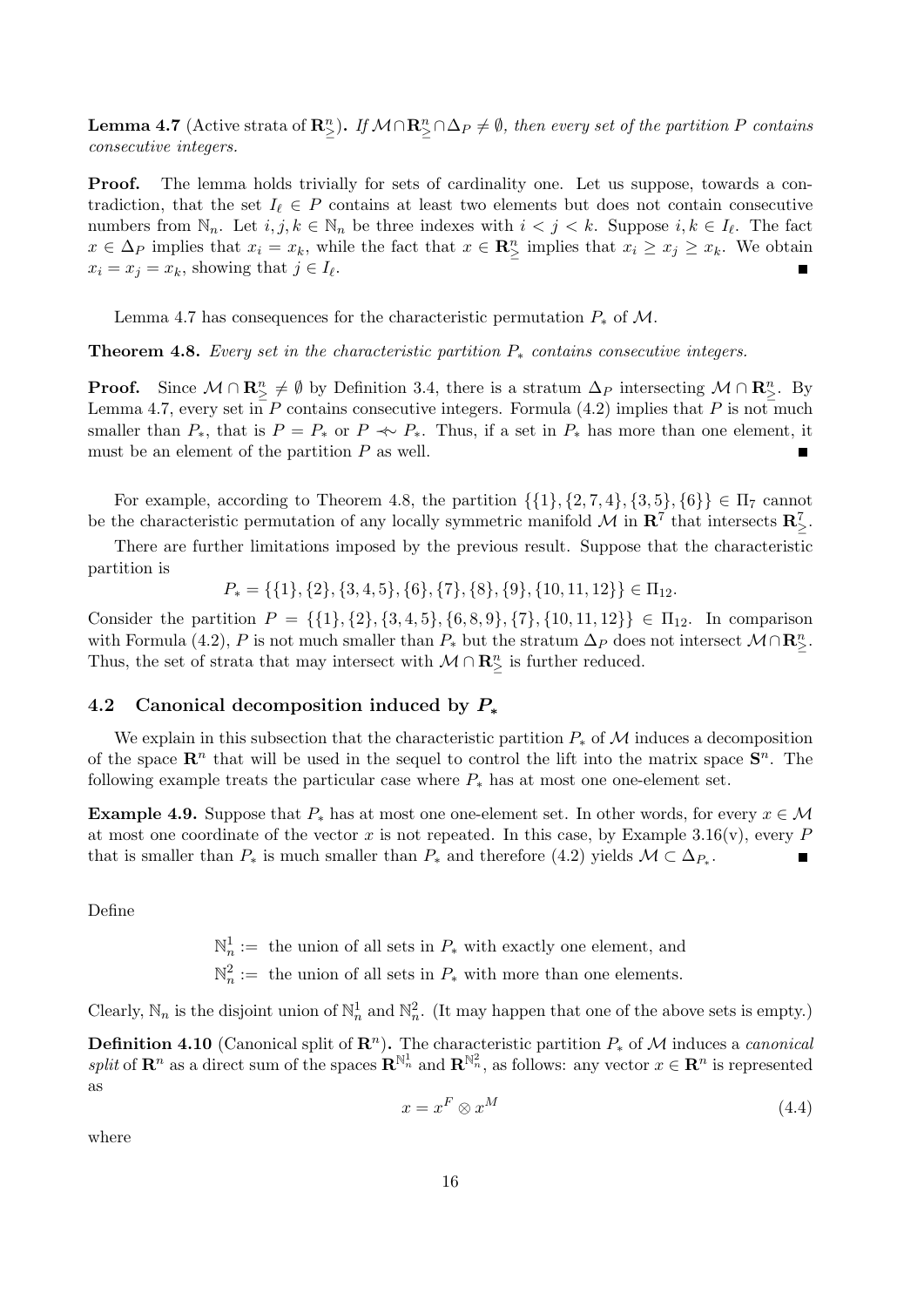- $x^F \in \mathbb{R}^{\mathbb{N}_n^1}$  is the subvector of x obtained by collecting the coordinates that have indices in one-element sets of  $P_*$ , preserving their relative order;
- $x^M \in \mathbb{R}^{\mathbb{N}_n^2}$  is the subvector of x obtained by collecting the remaining coordinates, preserving their order again.

It is readily seen that the canonical split is linear and also a reversible operation. Reversibility means that given any two vectors  $x^F \in \mathbf{R}^{\mathbb{N}_n^1}$  and  $x^M \in \mathbf{R}^{\mathbb{N}_n^2}$ , there is a unique vector  $x^F \otimes x^M \in \mathbf{R}^n$ , such that

$$
(x^F \otimes x^M)^F = x^F
$$
 and  $(x^F \otimes x^M)^M = x^M$ .

This operation is called canonical product.

**Example 4.11.** If  $P_* = \{\{1\}, \{2, 3\}, \{4\}, \{5, 6, 7\}, \{8\}\}\$ and  $x \in \mathbb{R}^8$  then,  $x^F = (x_1, x_4, x_8)$  and  $x^M = (x_2, x_3, x_5, x_6, x_7)$ . Conversely, if  $x^F = (a_1, a_2, a_3)$  and  $x^M = (b_1, b_2, b_3, b_4, b_5)$  then

 $x^F\otimes x^M = (a_1, b_1, b_2, a_2, b_3, b_4, b_5, a_3).$ 

In addition, if  $x \in \mathbb{R}^8_\ge$  then  $x^F \in \mathbb{R}^3_\ge$  and  $x^M \in \mathbb{R}^5_\ge$ . The converse is not true: if  $x^F \in \mathbb{R}^3_\ge$  and  $x^M \in \mathbb{R}^5_\geq$  then in general,  $x^F \otimes x^M$  is not in  $\mathbb{R}^8_\geq$ .

In the particular case that  $P_* = id_n$ , we have  $x = x^F$  for all  $x \in \mathbb{R}^n$ .

**Definition 4.12** ( $P_*$ -decomposable partition). A partition  $P \in \Pi_n$  is called  $P_*$ -decomposable if  $P \succeq P_{\circ}$  for some  $P_{\circ} \nightharpoonup P_{*}$ .

Note that a  $P_{*}$ -decomposable partition P has the following property: if a set in P contains elements from  $\mathbb{N}_n^1$  then it cannot contain elements from  $\mathbb{N}_n^2$ . According to (4.2), if  $\Delta_{P_o}$  intersects M, then  $P_{\circ}$  is  $P_{*}$ -decomposable, moreover any  $P \succeq P_{\circ}$  is  $P_{*}$ -decomposable.

**Definition 4.13** ( $P_*$ -decomposition). For any  $P_*$ -decomposable partition P define the partitions  $P^F \in \Pi_{\mathbb{N}_n^1}$  and  $P^M \in \Pi_{\mathbb{N}_n^2}$  as follows

- $P<sup>F</sup>$  contains those sets of P that contain only elements from  $\mathbb{N}_n^1$ ;
- $P^M$  contains the remaining sets of P (those containing only elements from  $\mathbb{N}_n^2$ ).

We have the disjoint union  $P = P^F \cup P^M$  called the  $P_*$ -decomposition of P.

For example, applying the  $P_*$ -decomposition to  $P_*$  yields  $P_*^F = id_{\mathbb{N}_n^1}$ . The following proposition is straightforward. It clarifies another particular case of the  $P_*$ -decomposition.

**Proposition 4.14.** We have that  $P \nightharpoonup P_*$  if and only if  $P^F \nightharpoonup id_{\mathbb{N}_n^1}$  and  $P^M = P_*^M$ .

The  $P_{*}$ -decomposition is not going to be applied to partitions P that are much smaller than  $P_*$ , since these partitions may have a sets containing elements from both  $\mathbb{N}_n^1$  and  $\mathbb{N}_n^2$ . We finish this section with another straightforward statement.

**Proposition 4.15** ( $P_*$ -decomposition for active partitions). If  $x \in \mathcal{M}$  and  $P \succeq P_x$ , then

 $P_x^F \preceq P^F \preceq \text{id}_{\mathbb{N}_n^1}$  and  $P_*^M = P_x^M \preceq P^M$ .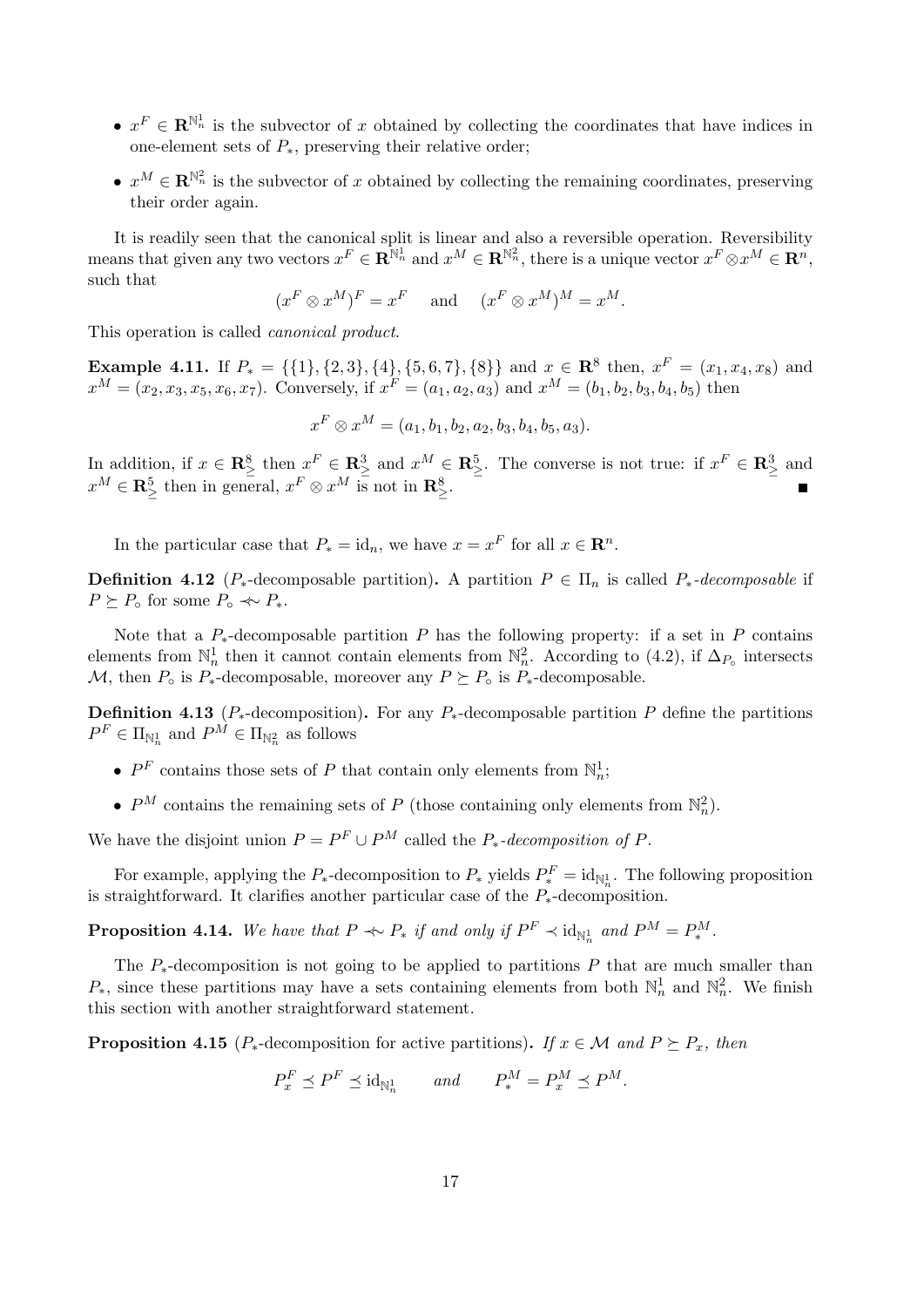### 5 The main results

If every (locally) symmetric submanifold  $M$  would admit a (locally) symmetric local equation defined on  $\mathbb{R}^n$ , then smoothness of  $\lambda^{-1}(\mathcal{M})$  would have been easy to establish. However, unfortunately, this is not the case, as forthcoming Example 5.5 reveals.

The main result of this work asserts that every locally symmetric  $C^k$  smooth submanifold M of  $\mathbb{R}^n$  admits a locally symmetric tangential parametrization defined on an appropriately reduced ambient space. This fact is essential in order to guarantee, as we show in [7], that the locally symmetric submanifold  $\mathcal M$  does admit a locally symmetric *reduced* local equation. This structural result will turn out to be very important for establishing the smoothness of the spectral manifold  $\lambda^{-1}(\mathcal{M})$ : indeed, the smoothness of M is inherited by its locally symmetric reduced local equation, and is transferred, as we show in [7, Section 3], to an appropriately defined local equation of the spectral set  $\lambda^{-1}(\mathcal{M})$ .

#### 5.1 Reduction of the normal space

In this section we fix a point  $x \in \mathcal{M}$  and reduce the relevant (active) part of the tangent and normal space with respect to the canonical split

$$
\mathbf{R}^n = \mathbf{R}^{\mathbb{N}_n^1} \otimes \mathbf{R}^{\mathbb{N}_n^2} \tag{5.1}
$$

induced by the characteristic partition  $P_*$  of M. Consider any  $P_*$ -decomposable partition  $P \in \Pi_n$ and recall that  $P^F \in \Pi_{\mathbb{N}_n^1}$  and  $P^M \in \Pi_{\mathbb{N}_n^2}$ . These partitions define strata in  $\mathbf{R}^{\mathbb{N}_n^1}$  and  $\mathbf{R}^{\mathbb{N}_n^2}$ , respectively. For example, we define

$$
\Delta_{P^F} := \{ z \in \mathbf{R}^{\mathbb{N}_n^1} : P_z = P^F \}
$$
\n
$$
(5.2)
$$

and similarly  $\Delta_{P^M} \subset \mathbb{R}^{\mathbb{N}_n^2}$ . Thus, the notations  $\Delta_{P^F}^{\perp}, \Delta_{P^F}^{\perp\perp}$  refer to the corresponding linear subspaces of  $\mathbf{R}^{\mathbb{N}_n}$ . We do the same for the stratum  $\Delta_{PM}$  and the linear subspaces  $\Delta_{PM}^{\perp}$ ,  $\Delta_{PM}^{\perp\perp}$ . A glance at formulas (2.5) and (2.6) reveals the following relations:

$$
\Delta_P^{\perp \perp} = \Delta_{PF}^{\perp \perp} \otimes \Delta_{PM}^{\perp \perp} \quad \text{and} \quad \Delta_P^{\perp} = \Delta_{PF}^{\perp} \otimes \Delta_{PM}^{\perp}.
$$
 (5.3)

In the sequel, we apply the canonical split (5.1) to the tangent space  $T_{\mathcal{M}}(x)$ . In view of (4.3) apply (5.3) to  $P_*$  and from the fact that  $P_*^M = P_*^M$  (see Proposition 4.14), we obtain that for every  $w \in T_{\mathcal{M}}(x)$ 

$$
w = w^F \otimes w^M, \quad \text{where} \quad w^F \in \mathbf{R}^{\mathbb{N}_n^1} \quad \text{and} \quad w^M \in \Delta_{P_x^M}^{\perp \perp} \subset \mathbf{R}^{\mathbb{N}_n^2}.
$$
 (5.4)

Note that each coordinate of  $w^M$  is repeated at least twice.

The following theorem reveals a analogous relationship for the canonical split of the normal space  $N_{\mathcal{M}}(x)$  of M at x. It is the culmination of most of the developments up to now and thus one of the main results in this work.

**Theorem 5.1** (Reduction of the normal space). If  $x \in M$  and  $v \in N_{\mathcal{M}}(x)$ , then

$$
v^F \in \Delta_{P_x^F}^{\perp \perp}.\tag{5.5}
$$

.

**Proof.** Let us decompose  $v \in N_{\mathcal{M}}(x)$  according to Proposition 3.11, that is,  $v = v_{\perp\perp} + v_{\perp}$  where

$$
v_{\perp\perp} \in N_{\mathcal{M}}(x) \cap \Delta_{P_x}^{\perp\perp} \text{ and } v_{\perp} \in N_{\mathcal{M}}(x) \cap \Delta_{P_x}^{\perp}
$$

Then,

$$
v^F=v_{\perp\perp}^F+v_\perp^F\quad\text{and}\quad v^M=v_{\perp\perp}^M+v_\perp^M.
$$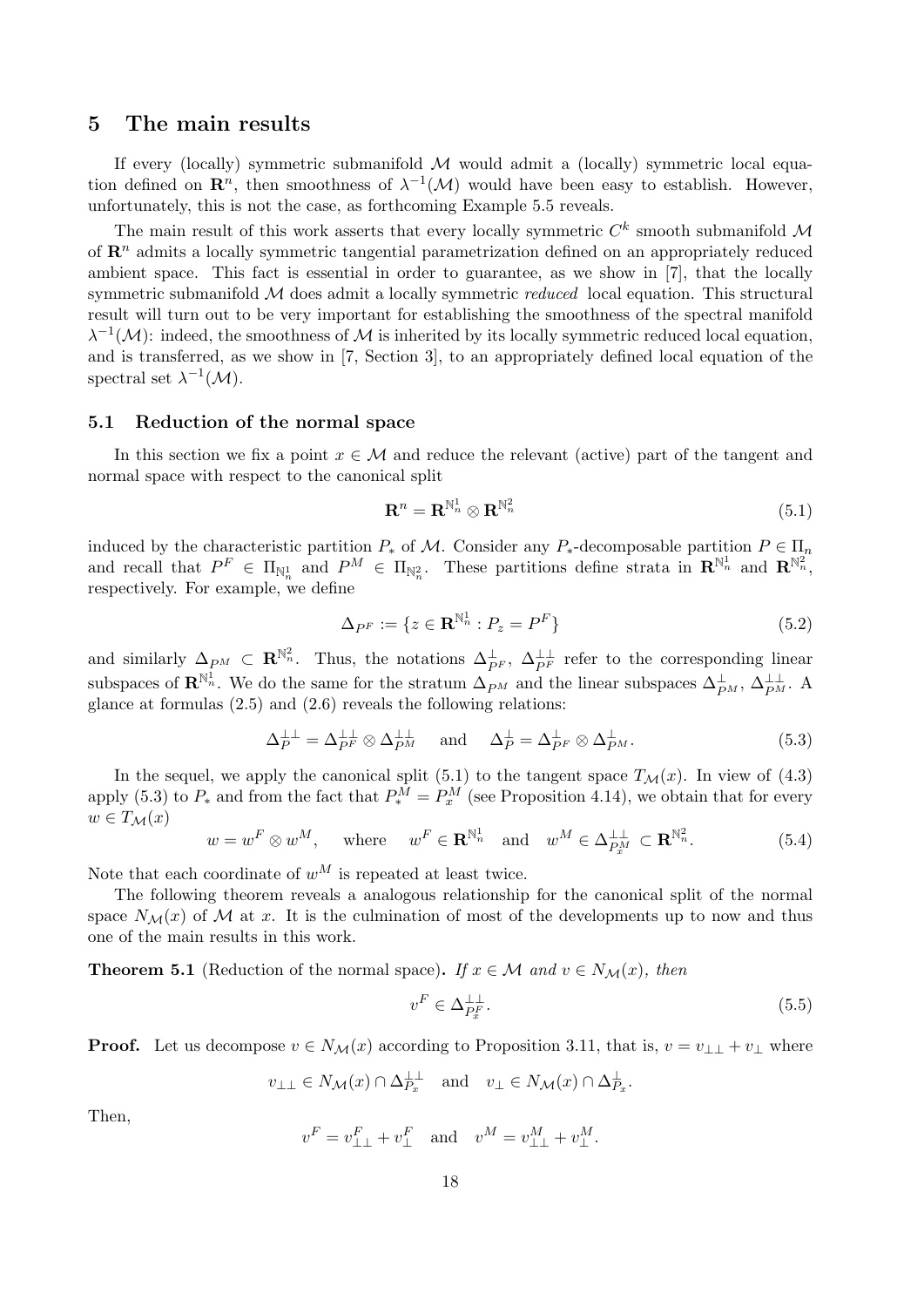Since  $v_{\perp} \in \Delta_{P_x}^{\perp}$  it follows by (5.3) that  $v_{\perp}^F \in \Delta_{P_x}^{\perp}$ . Since  $P_x \in \Delta(\mathcal{M})$ , by (4.2), we have  $P_x \prec P_x$ , that is,  $P_x$  is  $P_{*}$ -decomposable. Let  $P_x^F = \{I_1, \ldots, I_m\}$  be the partition of  $\mathbb{N}_n^1$  induced by the  $P_{*}$ decomposition of  $P_x$ . According to Lemma 6.1 (Appendix), we can choose  $w \in T_{\mathcal{M}}(x)$  arbitrarily close to 0, such that in the vector  $w^F \in \mathbf{R}^{\mathbb{N}^1_n}$  every subvector  $w^F_{I_i}$  has distinct coordinates for all  $i \in \mathbb{N}_m$ . Let  $\sigma^F$  be any permutation on  $\mathbb{N}_n^1$  such that  $P_{\sigma^F} \succeq P_{x^F}$ . Let  $\sigma^M$  be any permutation on  $\mathbb{N}_n^2$  such that  $P_{\sigma^M} \succeq P_{x^M}$ . In a natural way, together they define a permutation  $\sigma$  on  $\mathbb{N}_n$  such that  $\sigma \in \Sigma_{x}^{n}$ . It follows that  $(\sigma w)^{F} = \sigma^{F} w^{F}$ ,  $(\sigma w)^{M} = \sigma^{M} w^{M} = w^{M}$ , where the last equality holds in view of (5.4). By Lemma 3.7 part (i) we have  $\sigma w \in T_{\mathcal{M}}(x)$  allowing us to continue successively:

$$
0 = \langle v_{\perp}, \sigma w \rangle = \langle v_{\perp}^F, (\sigma w)^F \rangle + \langle v_{\perp}^M, (\sigma w)^M \rangle = \langle v_{\perp}^F, \sigma^F w^F \rangle + \langle v_{\perp}^M, w^M \rangle.
$$

This yields

$$
\langle v_\perp^F, \sigma^F w^F \rangle \, = - \langle v_\perp^M, w^M \rangle,
$$

which in view of Corollary 6.3 (applied to  $x := v_{\perp}^F \in \Delta_{P_x^F}^{\perp}, \sigma := \sigma^F, y := w^F$ , and  $\alpha := -\langle v_{\perp}^M, w^M \rangle$ ) yields  $v_{\perp}^F = 0$ . Recalling that  $v_{\perp\perp} \in \Delta_{P_x}^{\perp\perp}$ , we obtain  $v_{\perp\perp}^F \in \Delta_{P_x}^{\perp\perp}$  in view of (5.3). Thus,  $v^F = v_{\perp\perp}^F \in \Delta^{\perp\perp}_{P_x^F}.$ 

A consequence of Theorem 5.1 is the following corollary that will be needed later. Its proof can be extracted from the above proof.

**Corollary 5.2.** If  $x \in M$  and  $v_{\perp} \in N_{\mathcal{M}}(x) \cap \Delta_{P_x}^{\perp}$ , then  $v_{\perp}^F = 0$ .

### 5.2 Tangential parametrization of a locally symmetric manifold

In this subsection we consider a local equation of the manifold, called *tangential parametrization*. We briefly recall some general properties of this parametrization (for any manifold  $\mathcal{M}$ ) and then, we make use of Theorem 5.1 to specify it to our context.

The local inversion theorem asserts that for some  $\delta > 0$  sufficiently small the restriction of  $\bar{\pi}_T$ around  $x \in \mathcal{M}$ 

$$
\bar{\pi}_T \colon \mathcal{M} \cap B(x,\delta) \to x + T_{\mathcal{M}}(x)
$$

is a diffeomorphism of  $\mathcal{M} \cap B(x, \delta)$  onto its image (which is an open neighborhood of x relatively to the affine space  $x + T_{\mathcal{M}}(x)$ . Then, there exists a smooth map

$$
\phi \colon (x + T_{\mathcal{M}}(x)) \cap B(x, \delta) \to N_{\mathcal{M}}(x), \tag{5.6}
$$

such that

$$
\mathcal{M} \cap B(x,\delta) = \{ y + \phi(y) \in \mathbf{R}^n : y \in (x + T_{\mathcal{M}}(x)) \cap B(x,\delta) \}. \tag{5.7}
$$

In words, the function  $\phi$  measures the difference between the manifold and its tangent space. Obviously,  $\phi \equiv 0$  if M is an affine manifold around x. Note that, technically, the domain of the map  $\phi$  is the open set  $\bar{\pi}_T(M \cap B(x, \delta))$ , which may be a proper subset of  $(x + T_M(x)) \cap B(x, \delta)$ . Even though we keep this in mind, it will not have any bearing on the developments in the sequel. Thus, for sake of readability we will avoid introducing more precise but also more complicated notation, for example, rectangular neighborhoods around x.

We say that the map  $\psi: (x + T_{\mathcal{M}}(x)) \cap B(x, \delta) \to \mathcal{M} \cap B(x, \delta)$  defined by

$$
\psi(y) = y + \phi(y) \tag{5.8}
$$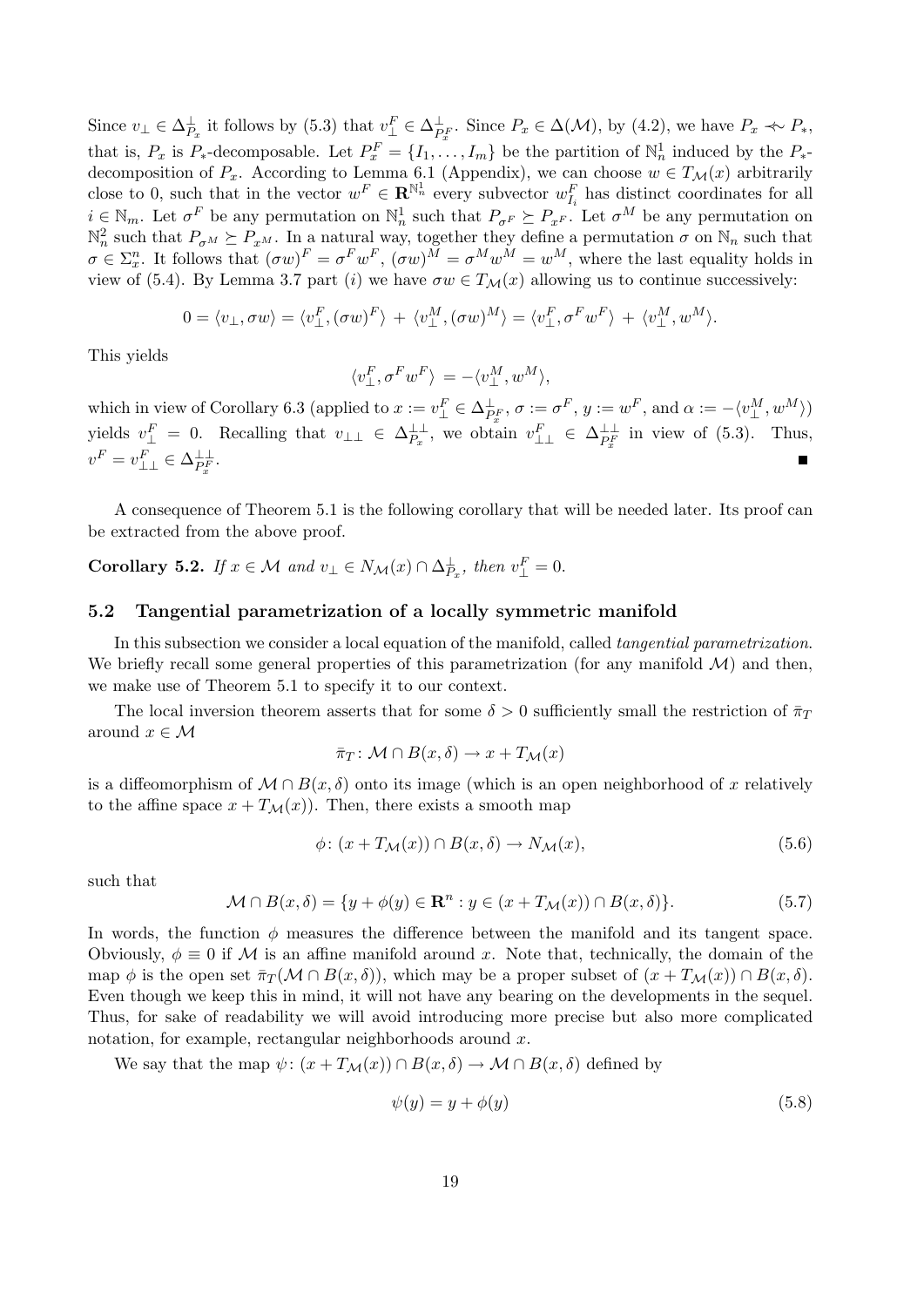is the tangential parametrization of  $\mathcal M$  around x. This function is indeed smooth, one-to-one and onto, with a full rank Jacobian matrix  $J\psi(x)$ : it is a local diffeomorphism at x, and more precisely its inverse is  $\bar{\pi}_T$ , that is, locally  $\bar{\pi}_T(\psi(y)) = y$ . The above properties of  $\psi$  hold for any manifold.

Let us return to the situation where  $M$  is a locally symmetric manifold and we make the following assumption on the neighborhood.

**Assumption 5.3** (Active localization of M). Let M be a locally symmetric  $C^k$ -submanifold of  $\mathbf{R}^n$  of dimension d and of characteristic partition  $P_*$ . We consider  $x \in \mathcal{M} \cap \mathbf{R}^n_{\geq}$  and we take  $\delta > 0$ small enough so that:

- 1.  $B(x, \delta)$  intersects only strata  $\Delta_P$  with  $P \succeq P_x$  (see Corollary 2.10);
- 2.  $M \cap B(x, \delta)$  is a strongly locally symmetric manifold (see Equation (3.1));
- 3.  $M \cap B(x, \delta)$  is diffeomorphic to its projection on  $x + T_M(x)$ ; in other words, the tangential parametrization holds (see Equation (5.8)).

The first condition ensures that

$$
\Delta_{P_x}^{\perp\perp} \cap B(x,\delta) = \Delta_{P_x} \cap B(x,\delta).
$$

This situation enables us to specify the general properties of the tangential parametrization.

**Theorem 5.4** (Local symmetry of the tangential parametrization). Let  $x \in \mathcal{M}$ . Then, the function  $\phi$  in the tangential parametrization satisfies

$$
\phi(x) \in N_{\mathcal{M}}(x) \cap \Delta_{P_x}^{\perp \perp}.\tag{5.9}
$$

Moreover, for all  $y \in (x + T_{\mathcal{M}}(x)) \cap B(x, \delta)$  and for all  $\sigma \in \Sigma_{P_x}^n$  we have

$$
\psi(\sigma y) = \sigma \psi(y) \tag{5.10}
$$

and

$$
\phi(\sigma y) = \sigma \phi(y) = \phi(y). \tag{5.11}
$$

**Proof.** Recalling the direct decomposition of the normal space (see Proposition 3.11) we define the mappings  $\phi_{\perp\perp}(y)$  and  $\phi_{\perp}(y)$  as the projections of  $\phi(y)$  onto  $N_{\mathcal{M}}(x) \cap \Delta_{P_x}^{\perp\perp}$  and  $N_{\mathcal{M}}(x) \cap \Delta_{P_x}^{\perp}$ respectively. Thus, (5.8) becomes

$$
\psi(y) = y + \phi_{\perp\perp}(y) + \phi_{\perp}(y). \tag{5.12}
$$

Splitting each term in both sides of Equation (5.12) in view of the canonical split defined in (4.4), we obtain

$$
\left(\begin{array}{c} \psi^F(y) \\ \psi^M(y) \end{array}\right) = \left(\begin{array}{c} y^F \\ y^M \end{array}\right) + \left(\begin{array}{c} \phi_{\perp\perp}^F(y) \\ \phi_{\perp\perp}^M(y) \end{array}\right) + \left(\begin{array}{c} \phi_{\perp}^F(y) \\ \phi_{\perp}^M(y) \end{array}\right).
$$

We look at the second line of this vector equation. Since

$$
\phi_{\perp\perp}(y) \in N_{\mathcal{M}}(x) \cap \Delta_{P_x}^{\perp\perp} \quad \text{and} \quad \phi_{\perp}(y) \in N_{\mathcal{M}}(x) \cap \Delta_{P_x}^{\perp},
$$

we deduce from (5.3) that

$$
\phi_{\perp\perp}^M(y) \in \Delta_{P_x^M}^{\perp\perp}
$$
 and  $\phi_{\perp}^M(y) \in \Delta_{P_x^M}^{\perp}$ .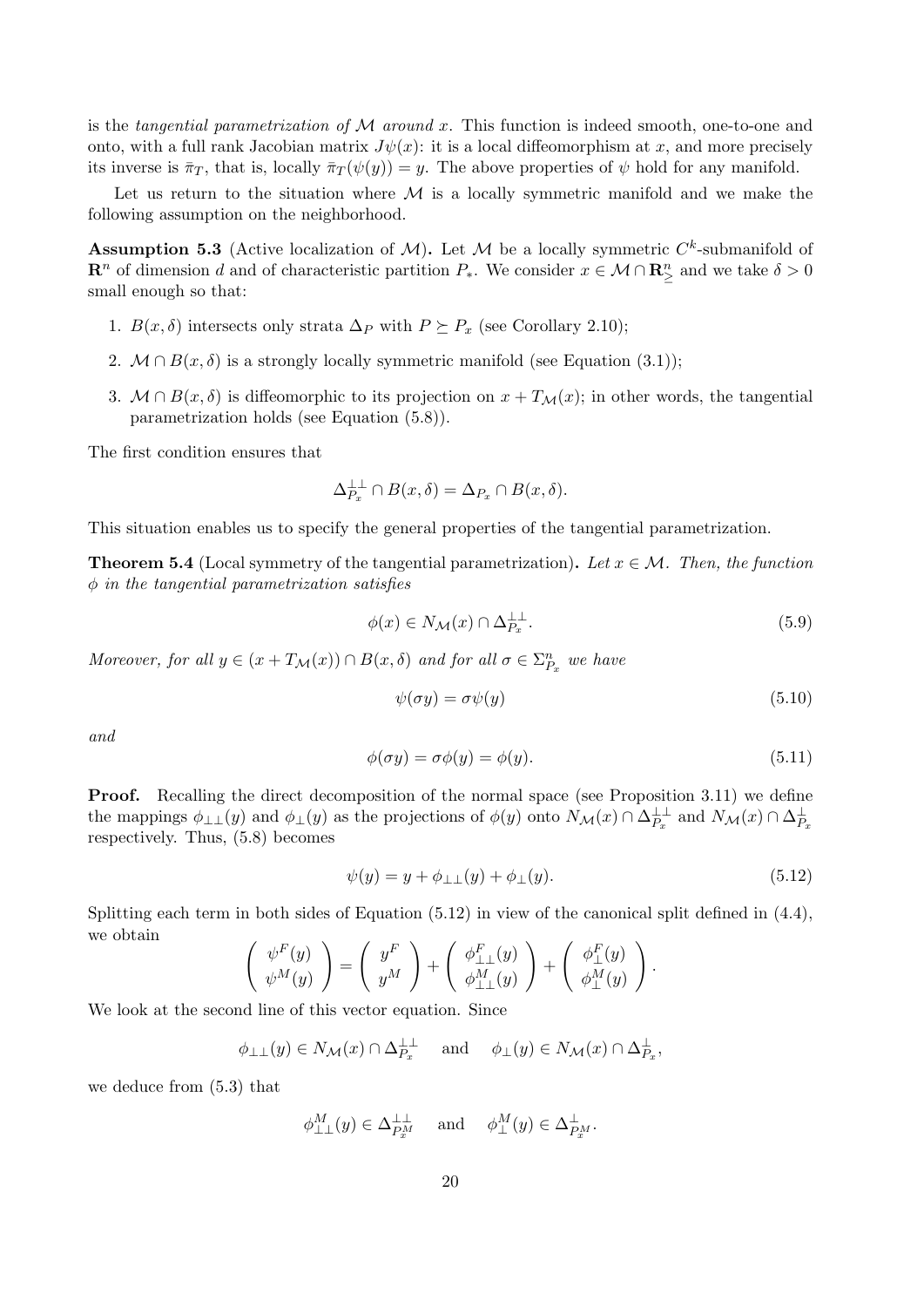Since  $y \in x + T_{\mathcal{M}}(x)$  and  $\psi(y) \in \mathcal{M}$  we deduce from (4.2) and (4.3) that  $y^M, \psi^M(y) \in \Delta_{P_x^M}^{\perp\perp}$  (recall that  $P_x^M = P_*^M$  by Proposition 4.15), yielding  $\phi_{\perp}^M(y) \in \Delta_{P_x^M}^{\perp}$  and thus  $\phi_{\perp}^M(y) = 0$ . In addition, by Corollary 5.2, we have  $\phi_{\perp}^{F}(y) = 0$ . Thus,  $\phi_{\perp}(y) = 0$ , which completes the proof of (5.9).

We now show local invariance. Choose any permutation  $\sigma \in \Sigma_{P_x}^n$ . Since  $\phi(y) \in \Delta_{P_x}^{\perp\perp}$ , it follows that  $\sigma\phi(y) = \phi(y)$ . Thus,

$$
\sigma\psi(y) = \sigma y + \sigma\phi(y) = \sigma y + \phi(y). \tag{5.13}
$$

Since  $M \cap B(x,\delta)$  is locally symmetric, we have  $\sigma \psi(y) \in M \cap B(x,\delta)$ . Thus, there exists  $y_0 \in$  $(x+T_{\mathcal{M}}(x)) \cap B(x,\delta)$  such that

$$
\sigma \psi(y) = \psi(y_0) = y_0 + \phi(y_0). \tag{5.14}
$$

Combining  $(5.13)$  with  $(5.14)$  we get

$$
y_{\circ} - \sigma y = \phi(y) - \phi(y_{\circ}).
$$

The left-hand side is an element of  $T_M(x)$ , by Lemma 3.7, while the right-hand side is in  $N_M(x)$ . Thus,  $y_{\circ} = \sigma y$  and  $\phi(y) = \phi(y_{\circ}),$  showing the local symmetry of  $\phi$  and (5.10). П

Theorem 5.4 is the culminating result of this manuscript, and should be understood in the following way:

### Every locally symmetric manifold M admits a reduced locally symmetric tangential parametrization.

This fact will allow to define, in [7], a locally symmetric reduced local equation of  $M$ , and apply the so-called *transfer principle* to it, obtaining a smooth local equation of the spectral set  $\lambda^{-1}(\mathcal{M})$ , and establishing in this way that the latter is also a manifold. We recall that the transfer principle ensures, in case of a locally symmetric function  $f$  defined in  $\mathbb{R}^n$ , that the (lifted) spectral function  $f \circ \lambda$  enjoys the same degree of smoothness as f, see [1], [3], [10], [11], [12] and [13]. (A similar principle applies also to other properties, as convexity or prox-regularity, see [5].) Notice however, that the adaptation of the transfer principle in the reduced equation is not straightforward. It will be carried out in [7, Section 5].

We finish this paper with the following example, taken from [6, Example 3.8], which reveals that a locally symmetric submanifold  $\mathcal M$  of  $\mathbb R^n$  might fail to have a locally symmetric local equation defined in  $\mathbb{R}^n$ , illustrating the need the ambient space to be reduced.

Example 5.5 (A symmetric manifold without symmetric equations). Let us consider the following symmetric (affine) submanifold of  $\mathbb{R}^2$  of dimension one:

$$
\mathcal{M} = \{ (x, y) \in \mathbf{R}^2 : x = y \} = \Delta((12))
$$

The associated spectral set

$$
\lambda^{-1}(\mathcal{M}) = \{ A \in \mathbf{S}^n : \lambda_1(A) = \lambda_2(A) \} = \{ \alpha I_n : \ \alpha \in \mathbf{R} \}
$$

is a submanifold of  $S^n$  around  $I_n = \lambda^{-1}(1,1)$ . It is interesting to observe that though  $\lambda^{-1}(\mathcal{M})$  is a (spectral) 1-dimensional submanifold of  $S<sup>n</sup>$ , this submanifold cannot be described by local equation that is a composition of  $\lambda$  with  $\varphi: \mathbb{R}^2 \to \mathbb{R}$  a symmetric local equation of M around (1, 1). Indeed, let us assume on the contrary that such a local equation of  $M$  exists, that is, there exists a smooth symmetric function  $\varphi : \mathbf{R}^2 \to \mathbf{R}$  with surjective derivative  $\nabla \varphi(1,1)$  which satisfies

$$
\varphi(x,y) = 0 \iff x = y \, .
$$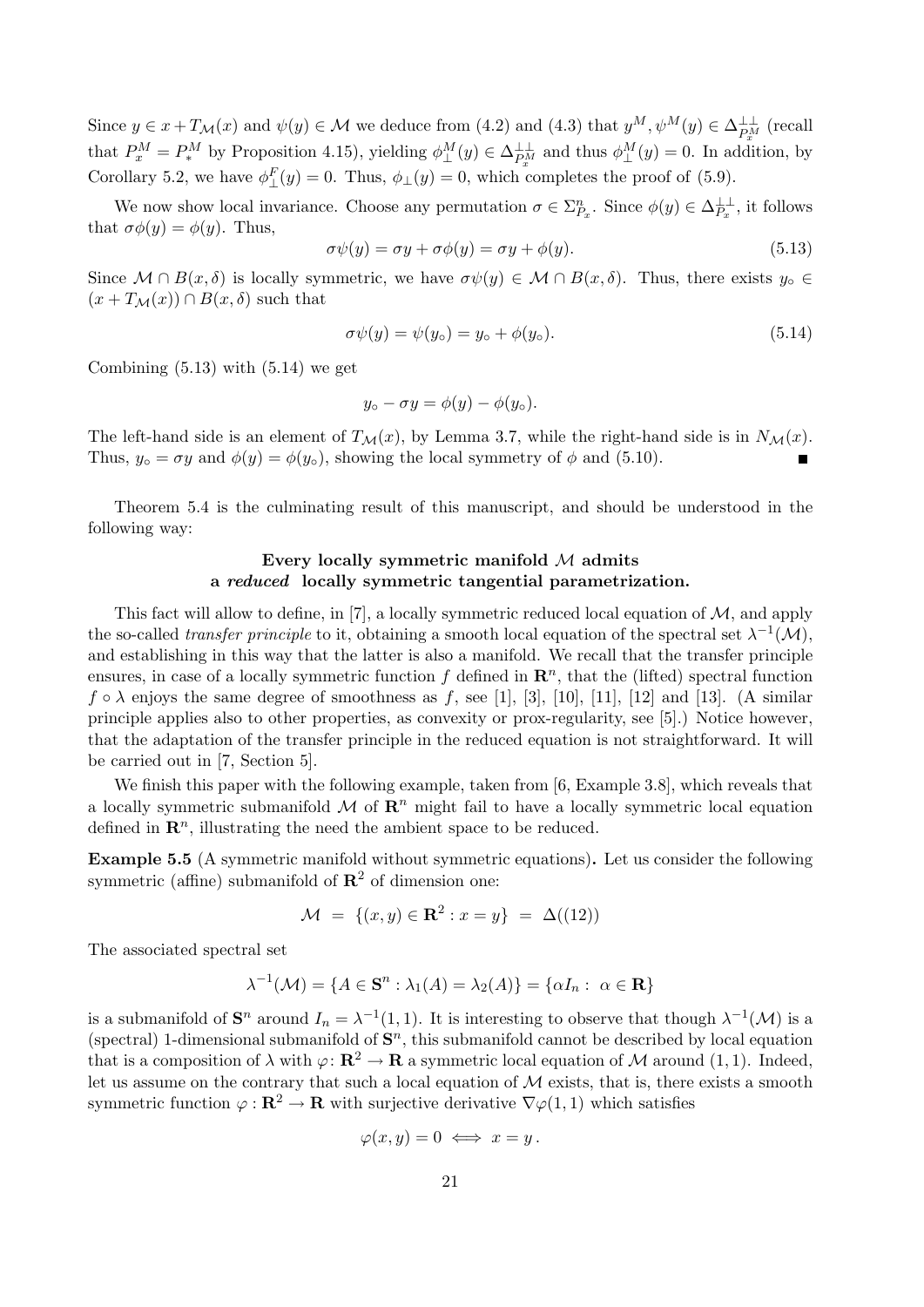Consider now the two smooth paths  $c_1 : t \mapsto (t, t)$  and  $c_2 : t \mapsto (t, 2 - t)$ . Since  $\varphi \circ c_1(t) = 0$  we infer

$$
\nabla \varphi(1,1)(1,1) = 0.\tag{5.15}
$$

On the other hand, since  $c'_2(1) = (1, -1)$  is normal to M at  $(1, 1)$ , and since  $\varphi$  is symmetric, we deduce that the smooth function  $t \mapsto (\varphi \circ c_2)(t)$  has a local extremum at  $t = 1$ . Thus,

$$
0 = (\varphi \circ c_2)'(1) = \nabla \varphi(1,1)(1,-1). \tag{5.16}
$$

Therefore, (5.15) and (5.16) imply that  $\nabla \varphi(1,1) = (0,0)$  which is a contradiction. This proves that there is no symmetric local equation  $\varphi: \mathbb{R}^2 \to \mathbb{R}$  of the symmetric manifold M around (1, 1).

### 6 Appendix: Lemmas needed for the proof of Theorem 5.1

This appendix contains a few results that are necessary for the proof of Theorem 5.1.

**Lemma 6.1.** Let  $x \in \mathcal{M}$  and let  $P_x^F = \{I_1, \ldots, I_m\}$  be the partition of  $\mathbb{N}_n^1$  induced by the  $P_{*}$ decomposition of  $P_x$ . Then, for every  $\epsilon > 0$ , there exists a  $w \in T_{\mathcal{M}}(x) \cap B(0, \epsilon)$ , such that in the vector  $w^F \in \mathbf{R}^{\mathbb{N}^1_n}$  every subvector  $w^F_{I_i}$  has distinct coordinates for all  $i \in \mathbb{N}_m$ .

**Proof.** By Corollary 4.4, we can chose  $y \in \mathcal{M} \cap \Delta_{P_{*}}$  arbitrarily close to x. Apply Proposition 3.10 to x and y to conclude that  $y, \overline{\pi}_T(y) \in \Delta_{P'}$  for some  $P' \succeq P_x$ . Necessarily, we have  $P' = P_*,$ implying that  $\bar{\pi}_T(y) \in \Delta_{P_*}$ . This shows that  $(\bar{\pi}_T(y))^F$  has distinct coordinates. In other words, there is a vector  $w \in T_{\mathcal{M}}(x)$  such that  $(\bar{\pi}_T(y))^F = (x+w)^F = x^F + w^F$  has distinct coordinates. Since y can be chosen arbitrarily close to x, we can assume that w is arbitrarily close to 0. Finally, since  $x^F \in \Delta_{P_x^F}$  and  $w^F = (x^F + w^F) - x^F$  we conclude that  $w_{I_i}^F$  has distinct coordinates for all  $i \in \mathbb{N}_m$ .

Let  $y \in \mathbb{R}^n$  and consider the  $(n!+1) \times (n+1)$  matrix Y with first row  $(1, \ldots, 1, 0) \in \mathbb{R}^{n+1}$  and consecutive rows equal to  $(\sigma y, 1)$  for each  $\sigma \in \Sigma^n$ . For example, when  $n = 2$  the matrix Y is  $3 \times 3$ and equal to

$$
\left(\begin{array}{rrr} 1 & 1 & 0 \\ y_1 & y_2 & 1 \\ y_2 & y_1 & 1 \end{array}\right).
$$

**Lemma 6.2** (Matrix of full rank). If the numbers  $y_1, \ldots, y_n$  are not all equal, then the matrix Y defined above has full rank.

**Proof.** If  $n = 1$  the statement is trivial, so let  $n \geq 2$ . Suppose that  $(x, \alpha) \in \mathbb{R}^n \times \mathbb{R}$  is in the null space of Y. Then,  $y^{\top}Px + \alpha = 0$  for all permutation matrices P and  $x_1 + \cdots + x_n = 0$ . Hence,  $y^{\top}(P-Q)x=0$  for all permutation matrices P and Q. Without loss of generality,  $y_1 \neq y_2$ . For any distinct indices r and s, choose P and Q so that  $(P - Q)x = (x_r - x_s, x_s - x_r, 0, \ldots, 0)$ . This shows that  $x_s = x_r$ . Since r and s are arbitrary, we deduce  $x = 0$  and  $\alpha = 0$ , as required. г

The following corollary is used in the proof of Theorem 5.1.

**Corollary 6.3.** Let  $x \in \Delta_P^{\perp}$  for some  $P \in \Pi_n$  and let  $P = \{I_1, \ldots, I_m\}$ . Let  $y \in \mathbb{R}^n$  be such that each subvector  $y_{I_i}$  has distinct coordinates, for all  $i \in \mathbb{N}_m$ . Then, the existence of a constant  $\alpha \in \mathbb{R}$ such that

$$
\langle x, \sigma y \rangle = \alpha \quad \text{for all } \sigma \in \Sigma_P^n,\tag{6.1}
$$

is equivalent to the fact that  $x = 0$  (and thus  $\alpha = 0$ ).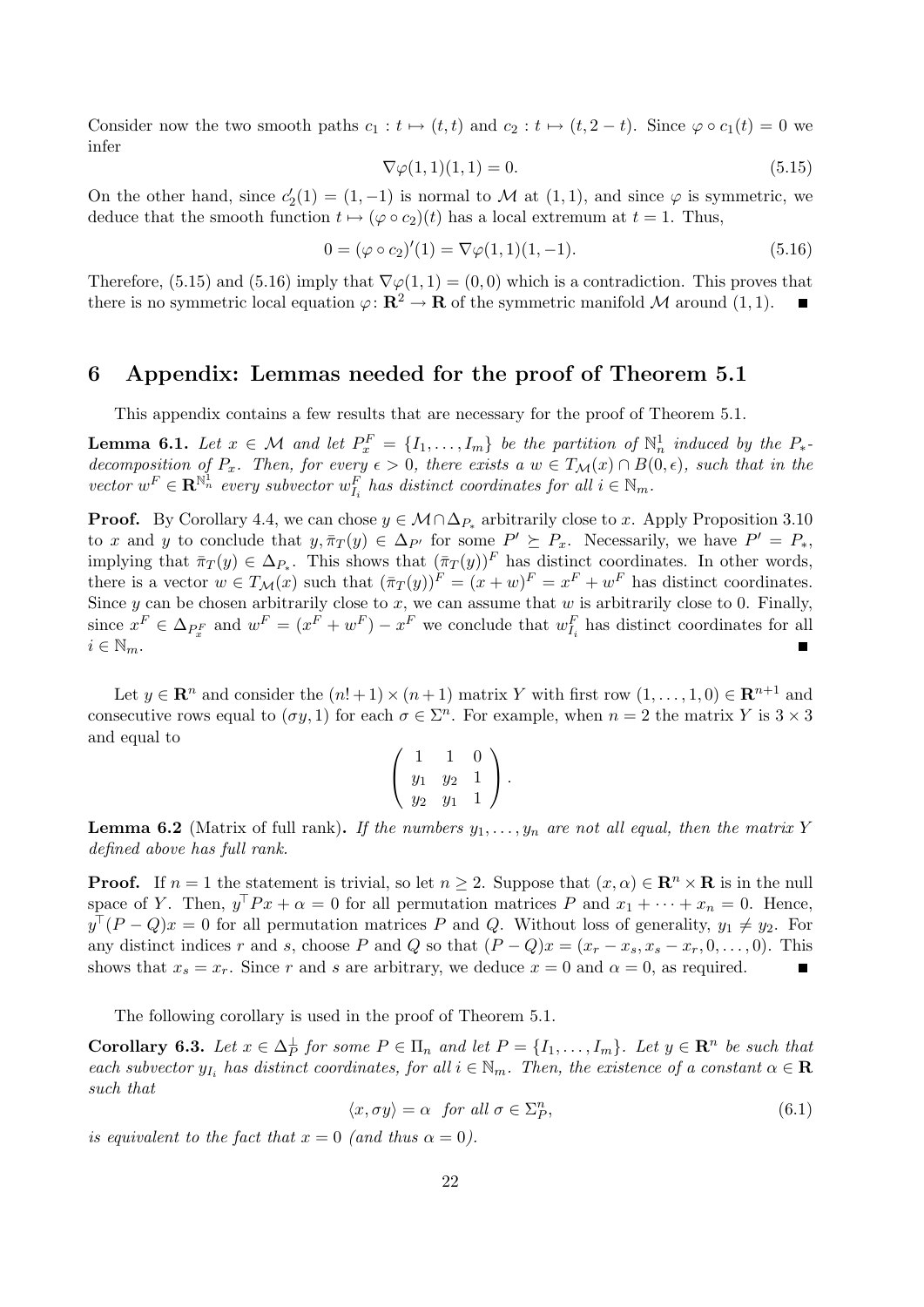**Proof.** The sufficiency part is obvious, so we need only prove the necessity. We prove the claim by induction on m. If  $m = 1$  then  $x \in \Delta_P^{\perp}$  is equivalent to  $x_1 + \cdots + x_n = 0$ . This together with  $(6.1)$  implies that the extended vector  $\bar{x} := (x, -\alpha)$  is a solution to the linear system  $Y\bar{x} = 0$ , where Y is the matrix defined above. By Lemma 6.2, Y has full column rank, which implies that  $x = 0$ and  $\alpha = 0$ . Suppose now that the result is true for  $m-1$ , we prove it for m. For each  $\sigma \in \Sigma_{\mathcal{F}}^n$ we have the natural decomposition  $\sigma = \sigma_1 \circ \cdots \circ \sigma_m$ , where each  $\sigma_j$  is a permutation on  $I_j$ —the restriction of  $\sigma$  to the set  $I_j$ ,  $j \in \mathbb{N}_m$ . Thus,

$$
\langle x, \sigma y \rangle = \langle x_{I_1}, \sigma_1 y_{I_1} \rangle + \cdots + \langle x_{I_m}, \sigma_m y_{I_m} \rangle.
$$

Fix a permutation  $\sigma_1$  on  $I_1$ . Since

$$
\langle x_{I_2}, \sigma_2 y_{I_2} \rangle + \cdots + \langle x_{I_m}, \sigma_m y_{I_m} \rangle = \alpha - \langle x_{I_1}, \sigma_1 y_{I_1} \rangle
$$

for any permutation  $\sigma_j$  on  $I_j$ ,  $j = 2, \ldots, m$ , we conclude by the induction hypothesis that  $x_{I_2} =$  $\cdots = x_{I_m} = 0$  and that  $\alpha - \langle x_{I_1}, \sigma_1 y_{I_1} \rangle = 0$ . But the permutation  $\sigma_1$  was arbitrary, so we obtain  $\langle x_{I_1}, \sigma_1 y_{I_1} \rangle = \alpha$  for all permutations  $\sigma_1$  on  $I_1$ . This, by the considerations in the base case of the induction, shows that  $x_{I_1} = 0$  and  $\alpha = 0$ .

#### Acknowledgment

The authors wish to thank Vestislav Apostolov (UQAM, Montreal, Canada), Vincent Beck (ENS Cachan, France), Matthieu Gendulphe (University of Fribourg, Switzerland), and Joaquim Roé (UAB, Barcelona, Spain) for interesting and useful discussions on early stages of this work. We especially thank Adrian Lewis (Cornell University, Ithaca, USA) for useful discussions, and in particular for pointing a shorter proof of Lemma 6.2.

# References

- [1] BALL, M. J., Differentiability properties of symmetric and isotropic functions, Duke Math. J. 51 (1984), 699–728.
- [2] Borwein, J. and Lewis, A. S., Convex Analysis and Nonlinear Optimization (2nd Edt), (Springer, 2005).
- [3] DADOK, J., On the  $C^{\infty}$  Chevalley's theorem, Advances in Mathematics 44 (1982), 121–131.
- [4] DANIILIDIS, A., DRUSVYATSKIY, D. AND LEWIS, A. S., Orthogonal Invariance and Identifiability, 21 p. (Submitted, April 2013)
- [5] Daniilidis, A., Lewis, A.S., Malick, J. and Sendov, H., Prox-regularity of spectral functions and spectral sets,  $J.$  Convex Anal. **15** (2008), 547-560.
- [6] DANIILIDIS, A., MALICK, J. AND SENDOV, H., Locally symmetric submanifolds lift to spectral manifolds, Preprint UAB 23 (2009), 43 p., and Preprint Arxiv 1212.3936 (available at http://arxiv.org/abs/1212.3936)
- [7] DANIILIDIS, A., MALICK, J. AND SENDOV, H., Spectral (Isotropic) Manifolds and Their Dimension, 25 p. (Submitted, May 2013)
- [8] Do CARMO, M.P., Riemannian Geometry, (Birkhäuser, 1993).